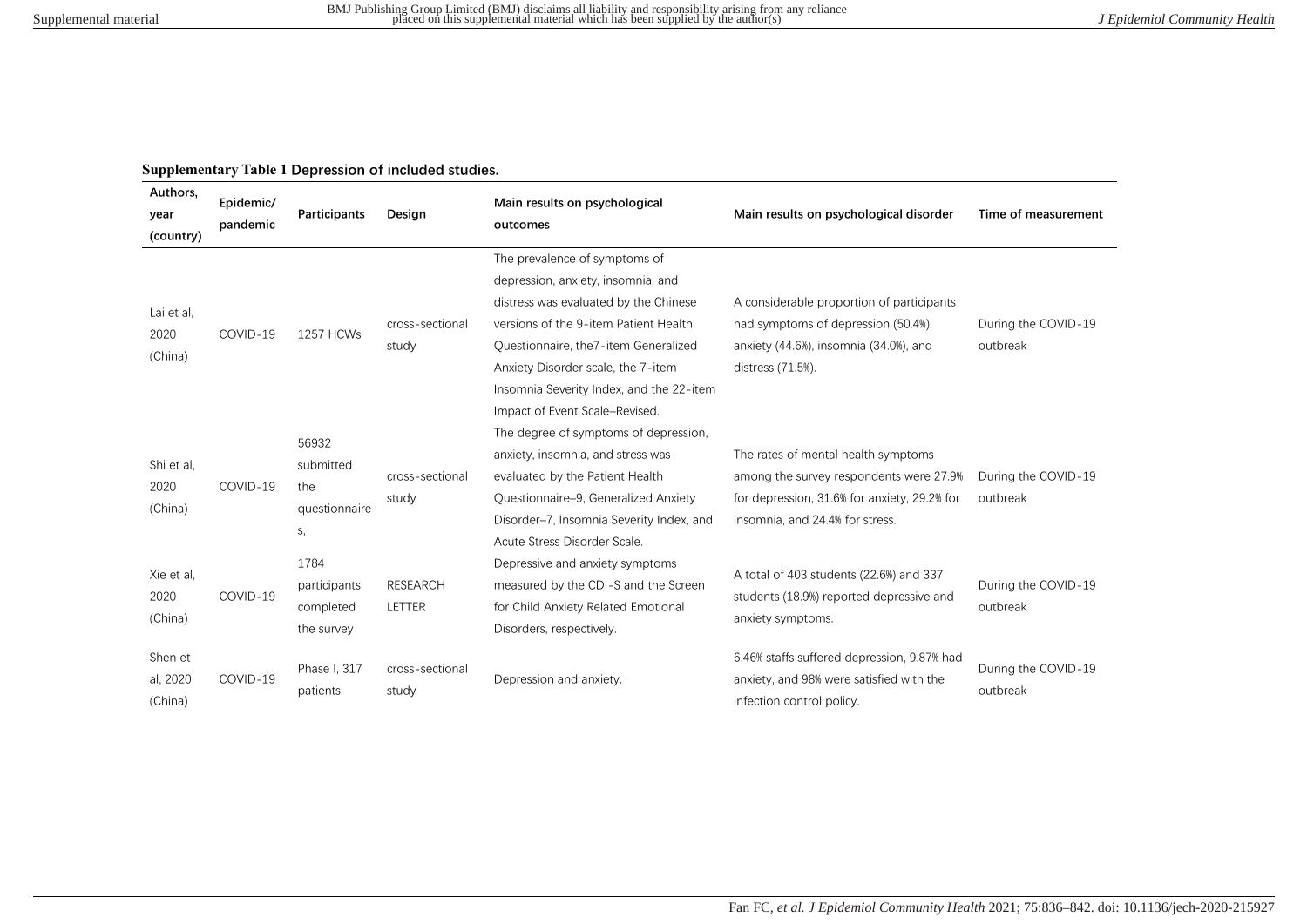| Zhou et<br>al, 2020<br>(China)                      | COVID-19 | A total of<br>8079<br>participants            | cross-sectional<br>study                 | Demographic data, assess students'<br>awareness of COVID-19, and assess<br>depressive and anxiety symptoms with<br>the PHQ-9 and the GAD-7<br>questionnaire, respectively.                                            | The prevalence of depressive symptoms,<br>anxiety symptoms, and a combination of<br>depressive and anxiety symptoms was<br>43.7%, 37.4%, and 31.3%.          | During the COVID-19<br>outbreak             |
|-----------------------------------------------------|----------|-----------------------------------------------|------------------------------------------|-----------------------------------------------------------------------------------------------------------------------------------------------------------------------------------------------------------------------|--------------------------------------------------------------------------------------------------------------------------------------------------------------|---------------------------------------------|
| Wu et al,<br>2020<br>(China)                        | COVID-19 | A total of<br>4124<br>pregnant<br>women       | Multi-center<br>cross-sectional<br>study | The internationally recommended EPDS<br>was used to assess maternal depression<br>and anxiety symptoms.                                                                                                               | Pregnant women assessed after the<br>declaration had higher rates of depressive<br>symptoms (26.0% vs 29.6%) than women<br>assess pre-epidemic announcement. | During the COVID-19<br>outbreak             |
| Zhao et<br>al, 2020<br>(China)                      | COVID-19 | 7,236 self-<br>selected<br>volunteers         | cross-sectional<br>survey                | Generalized anxiety disorder (GAD),<br>depressive symptoms, sleep quality.                                                                                                                                            | The overall prevalence of GAD, depressive<br>symptoms, sleep quality were 35.1%, 20.1%,<br>18.2%, respectively.                                              | During the COVID-19<br>outbreak             |
| Chew et<br>al, 2020<br>(Singapor<br>e and<br>India) | COVID-19 | 906<br>healthcare<br>workers                  | cross-sectional<br>study                 | The prevalence of physical symptoms<br>displayed by healthcare workers and the<br>associations between physical symptoms<br>and psychological outcomes of<br>depression, anxiety, stress, and PTSD<br>were evaluated. | 5.3% screened positive for moderate to<br>depression, 8.7% for anxiety, 2.2% for<br>stress, and 3.8% for psychological distress.                             | During the COVID-19<br>outbreak             |
| Sanguino<br>et al,<br>2020<br>(Spain)               | COVID-19 | The sample<br>$(n=3480)$                      | cross-sectional<br>study                 | The presence of depression, anxiety and<br>PTSD was evaluated.                                                                                                                                                        | The 18.7% of the sample revealed<br>depressive, 21.6% anxiety and 15.8% PTSD<br>symptoms.                                                                    | During the Initial Stage<br>of the COVID-19 |
| Song et<br>al, 2020<br>(China)                      | COVID-19 | A total of<br>14,825<br>doctors and<br>nurses | cross-sectional<br>study                 | Demographic data and mental health<br>measurements were collected by<br>electronic questionnaires.                                                                                                                    | The prevalence rates of depressive<br>symptoms and PTSD were 25.2% and 9.1%.<br>respectively.                                                                | During the COVID-19<br>outbreak             |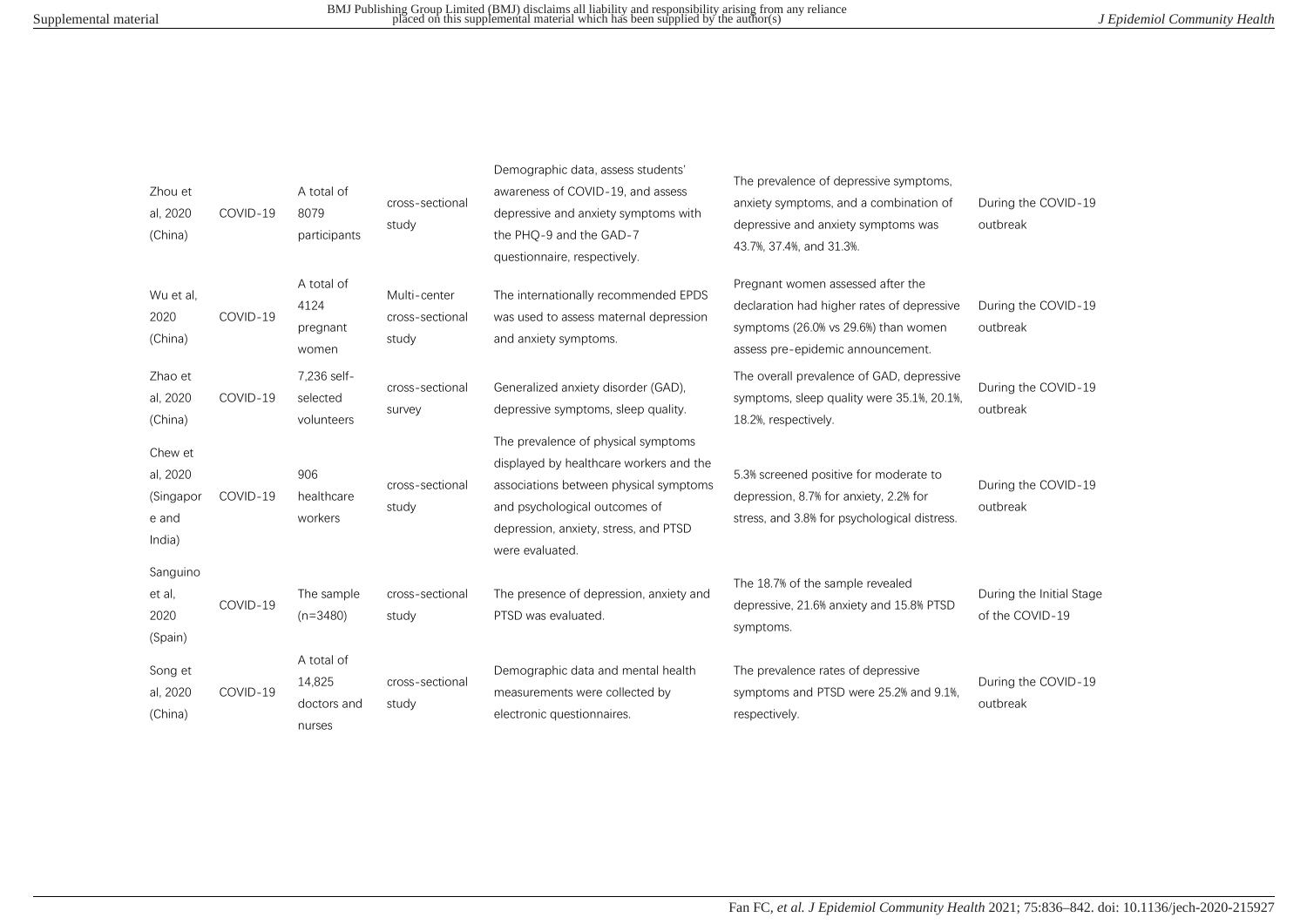| Shechter<br>et al,<br>2020<br>(New<br>York) | COVID-19 | $n = 657$<br>completed all<br>survey<br>questions. | cross-sectional<br>study                    | A brief psychological screen, assessment<br>of distress due to COVID-19-specific<br>stressors, meaning/purpose, coping<br>behaviors, and wellness resources was<br>desired.                                                                | 57% for acute stress, 48% for depressive,<br>and 33% for anxiety symptoms.                                                                                                                                              | During the COVID-19<br>outbreak                |
|---------------------------------------------|----------|----------------------------------------------------|---------------------------------------------|--------------------------------------------------------------------------------------------------------------------------------------------------------------------------------------------------------------------------------------------|-------------------------------------------------------------------------------------------------------------------------------------------------------------------------------------------------------------------------|------------------------------------------------|
| Tang et<br>al, 2020<br>(China)              | COVID-19 | 2485<br>participants                               | cross-sectional<br>study                    | The PTSD and depression prevalence.                                                                                                                                                                                                        | PTSD and depression prevalence were<br>found to be 2.7% and 9.0%.                                                                                                                                                       | After the outbreak of<br>the COVID-19 epidemic |
| Cao et al,<br>2020<br>(China)               | COVID-19 | 7143 college<br>students                           | cross-sectional<br>study                    | The GAD-7 and those inquiring the<br>participants' basic information.                                                                                                                                                                      | Results indicated that 0.9% of the<br>respondents were experiencing severe<br>anxiety, 2.7% moderate anxiety, and 21.3%<br>mild anxiety.                                                                                | During the COVID-19<br>outbreak                |
| Lu et al,<br>2020<br>(China)                | COVID-19 | A total of<br>2299 eligible<br>participants        | single-center,<br>cross-sectional<br>survey | Occurrence of fear, anxiety and<br>depression were measured by the<br>numeric rating scale (NRS) on fear,<br>Hamilton Anxiety Scale (HAMA), and<br>Hamilton Depression Scale (HAMD),<br>respectively.                                      | 22.6% of medical staff showed mild to<br>moderate anxiety the corresponding<br>proportions of administrative staff were<br>17.1% and 2.9%, 11.8% of the medical staff<br>presented with mild to moderate<br>depression. | During the COVID-19<br>outbreak                |
| Voitsidis<br>et al,<br>2020<br>(Greek)      | COVID-19 | 2,427<br>individuals<br>participated               | cross-sectional<br>study                    | The three-day online survey included<br>questions about sociodemographic<br>characteristics, contact with COVID-19<br>and COVID-19-related negative<br>attitudes, as well as the AIS, the IUS, the<br>JGLS and the PHQ-2 Depression Scale. | Sleep problems were detected in 37.6% of<br>the participants.                                                                                                                                                           | During the COVID-19<br>outbreak                |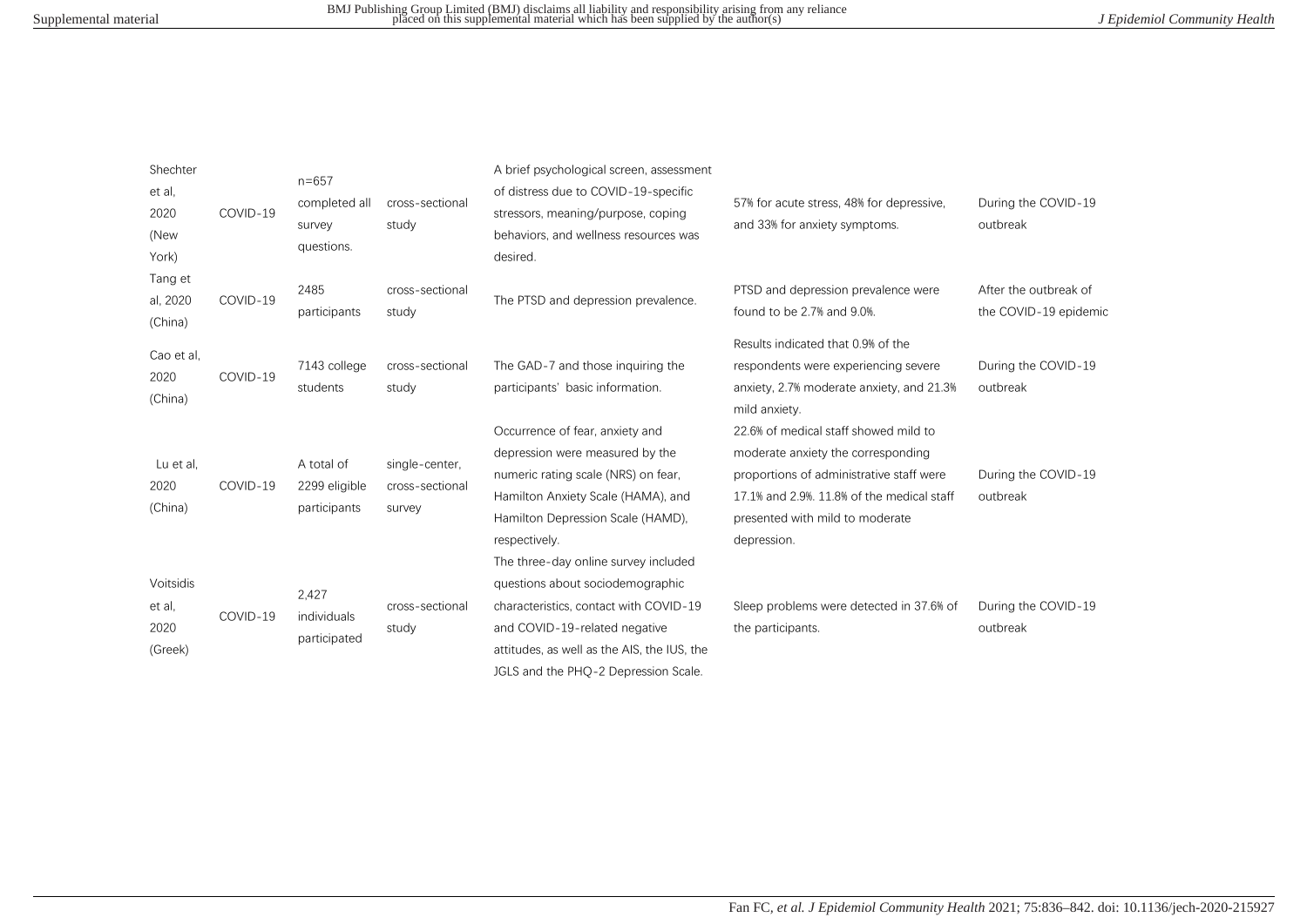| González<br>et al.<br>2020<br>(Spanish)    | COVID-19 | 2530<br>members of<br>the University<br>of Valladolid,<br>in Spain. | cross-sectional<br>study  | The DASS-21 was employed to assess<br>symptoms of depression, anxiety and<br>stress.                                                                                                                                                                                          | Moderate to extremely severe scores of<br>anxiety, depression, and stress were<br>reported by 21.34%, 34.19% and 28.14% of<br>the respondents, respectively.                                                                                      | During the COVID-19<br>outbreak |
|--------------------------------------------|----------|---------------------------------------------------------------------|---------------------------|-------------------------------------------------------------------------------------------------------------------------------------------------------------------------------------------------------------------------------------------------------------------------------|---------------------------------------------------------------------------------------------------------------------------------------------------------------------------------------------------------------------------------------------------|---------------------------------|
| Kaparoun<br>aki et al.<br>2020<br>(Greece) | COVID-19 | The first 1000<br>university<br>students.                           | cross-sectional<br>study  | Data were collected anonymously<br>through an online questionnaire which<br>included the STAI, the CES-D the RASS<br>and questions to assess beliefs in<br>conspiracy theories including those<br>pertaining to COVID-19, as well as<br>sexuality, sleep and quality of life. | There was a 'horizontal' increase in<br>scores; 42.5% for anxiety, 74.3% for<br>depression, and 63.3% increase in total<br>suicidal thoughts.                                                                                                     | During the COVID-19<br>outbreak |
| Elbay et<br>al, 2020<br>(Istanbul)         | COVID-19 | 442<br>healthcare<br>workers and<br>related<br>factors              | cross-sectional<br>survey | Depression Anxiety and Stress Scale-21<br>$(DAS-21)$ .                                                                                                                                                                                                                        | 286 (64.7%) had symptoms of depression,<br>224 (51.6%) anxiety, and 182 (41.2%) stress.                                                                                                                                                           | During the COVID-19<br>outbreak |
| Lin et al.<br>2020<br>(China)              | COVID-19 | A sample of<br>5461<br>individuals in<br>China                      | cross-sectional<br>survey | The Insomnia Severity Index (ISI), PHQ-9,<br>Generalized Anxiety Disorder Scale<br>(GAD-7) and Acute Stress Disorder Scale<br>(ASDS) were used.                                                                                                                               | A total of 24.46% participants were<br>suspected of having depression<br>Additionally, 18.47% participants were<br>suspected of having generalized anxiety<br>disorder. A total of 15.8% of the<br>participants had ASD according to the<br>ASDS. | During the COVID-19<br>outbreak |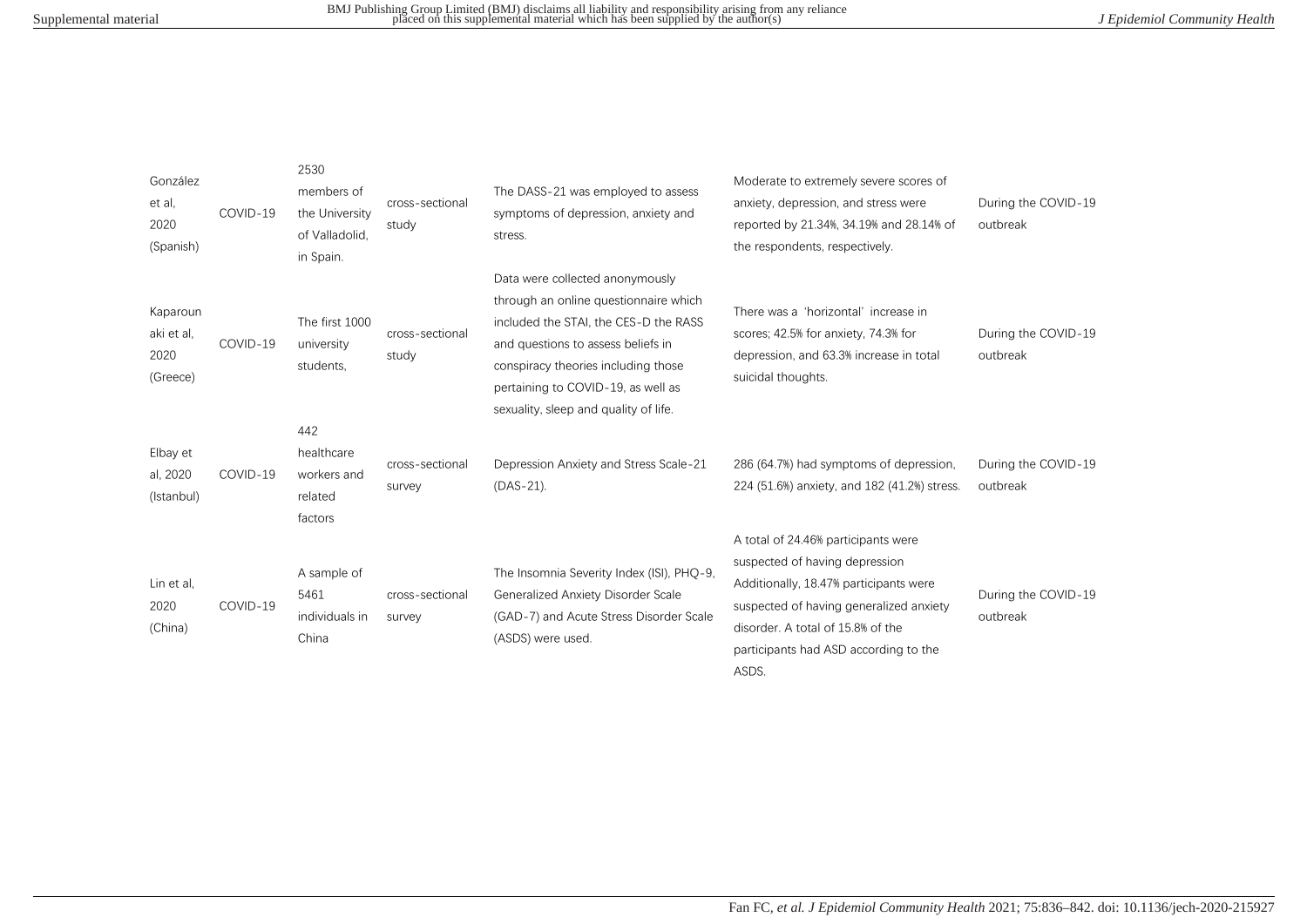| Qi et al,<br>2020<br>(China)                         | COVID-19 | A total of<br>1306 subjects<br>(801 FMW<br>and 505<br>non-FMW)<br>were<br>enrolled. | cross-sectional<br>study | An online questionnaire, including PSQI,<br>Athens Insomnia Scale (AIS) and Visual<br>Analogue Scale (VAS), was used to<br>evaluate sleep disturbances and mental<br>status. Sleep disturbances were defined<br>as PSOI>6 points or/and AIS>6 points. | Compared to non-FMW, FMW had<br>significantly higher prevalence of sleep<br>disturbances according to $PSQI > 6$ points<br>(78.4% vs 61.0%) and AIS > 6 points (51.7%)<br>vs 35.6%).                 | During the COVID-19<br>outbreak |
|------------------------------------------------------|----------|-------------------------------------------------------------------------------------|--------------------------|-------------------------------------------------------------------------------------------------------------------------------------------------------------------------------------------------------------------------------------------------------|------------------------------------------------------------------------------------------------------------------------------------------------------------------------------------------------------|---------------------------------|
| Apisarnth<br>anarak et<br>al, 2020<br>(Thailand)     | COVID-19 | A total of 160<br><b>HCP</b>                                                        | Research Brief           | Anxiety and Fear.                                                                                                                                                                                                                                     | 68 HCP (68/160; 42.5%) were categorized<br>as having at least mild anxiety disorder.                                                                                                                 | During the COVID-19<br>outbreak |
| Liu et al,<br>2020<br>(China)                        | COVID-19 | 512 medical<br>staff in China                                                       | cross-sectional<br>study | SAS to assess anxiety, with the criteria of<br>normal $(\leq 49)$ , mild (50-59), moderate<br>$(60-70)$ and severe anxiety ( $\geq 70$ ). We<br>used multivariable linear regression to<br>determine the factors for anxiety.                         | The prevalence of anxiety was 12.5%, with<br>53 workers suffering from mild (10.35%),<br>seven workers suffering from moderate<br>(1.36%) and four workers suffering from<br>severe anxiety (0.78%). | During the COVID-19<br>outbreak |
| Zarghami<br>et al.<br>2020<br>(Fasacity,<br>America) | COVID-19 | A total of 82<br>COVID-19<br>patients                                               | cross-sectional<br>study | PHO-9, GAD-7, and PSS 14<br>questionnaires were administered for all<br>patients.                                                                                                                                                                     | Insomnia seen in 29.3% patients and<br>adjustment disorder in 15.9% patients<br>were the most common psychiatric<br>disorders among a total of 40.2% patients<br>suffering from mental illness.      | During the COVID-19<br>outbreak |
| Almando<br>z et al,<br>2020<br>(America)             | COVID-19 | A total of 123<br>patients                                                          | cross-sectional<br>study | Logistic regression models examined the<br>impact of these orders on anxiety and<br>depression by ethnic group.                                                                                                                                       | 14.6% reported symptoms. 72.8% reported<br>increased anxiety and 83.6% increased<br>depression since stay-at-home orders<br>were initiated.                                                          | During the COVID-19<br>outbreak |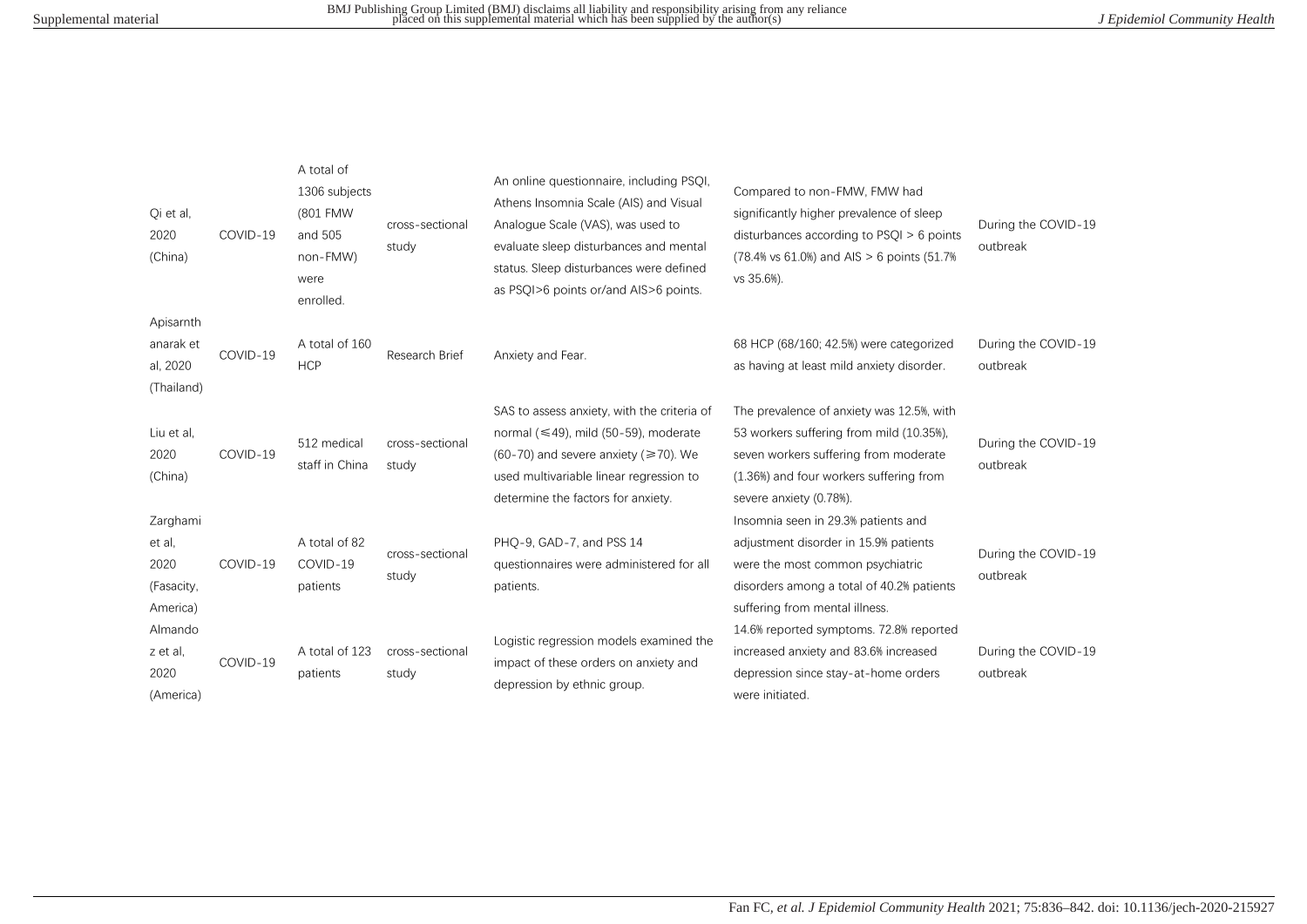| Zhang et<br>al, 2020<br>(China)     | COVID-19 | A total of<br>2,182<br>Chinese<br>subjects<br>participated.      | cross-sectional<br>study | Mental health variables were assessed via<br>the ISI, the SCL-90-R, and the PHQ-4,<br>which included a 2-item anxiety scale<br>and a PHO-2.                                                  | Compared with nonmedical health<br>workers, medical health workers had a<br>higher prevalence of insomnia (38.4 vs.<br>30.5%), anxiety (13.0 vs. 8.5%), depression<br>(12.2 vs. 9.5%), somatization (1.6vs. 0.4%),<br>and obsessive-compulsive symptoms (5.3<br>vs. 2.2%). | During the COVID-19<br>outbreak |
|-------------------------------------|----------|------------------------------------------------------------------|--------------------------|----------------------------------------------------------------------------------------------------------------------------------------------------------------------------------------------|----------------------------------------------------------------------------------------------------------------------------------------------------------------------------------------------------------------------------------------------------------------------------|---------------------------------|
| Liu et al,<br>2020<br>(China)       | COVID-19 | In total, 608<br>valid<br>questionnaire<br>s were<br>obtained.   | cross-sectional<br>study | The State-Trait Anxiety Inventory, Self-<br>rating Depression Scale, and Symptom<br>Checklist-90 to evaluate psychological<br>status. We also investigated respondents'<br>behavior changes. | More respondents had state anxiety than<br>trait anxiety (15.8% vs 4.0%). Depression<br>was found among 27.1% of respondents<br>and 7.7% had psychological abnormalities.<br>About 10.1% of respondents suffered from<br>phobia.                                           | During the COVID-19<br>outbreak |
| Gao et al.<br>2020<br>(China)       | COVID-19 | Total of 4872<br>participants                                    | cross-sectional<br>study | Besides demographics and SME.<br>depression was assessed by The Chinese<br>version of WHO-5 and anxiety was<br>assessed by Chinese version of GAD-7.                                         | The prevalence of depression, anxiety and<br>CDA was 48.3%, 22.6% and 19.4%.                                                                                                                                                                                               | During the COVID-19<br>outbreak |
| Ping et al,<br>2020<br>(China)      | COVID-19 | 10, 1500<br>questionnaire<br>were<br>returned by<br>respondents. | cross-sectional<br>study | The questionnaires included<br>demographic and socioeconomic data,<br>health status, the condition epidemic<br>situation and EQ-5D scale.                                                    | The most frequently reported problem<br>were pain/discomfort (19.0%) and<br>anxiety/depression (17.6%).                                                                                                                                                                    | During the COVID-19<br>outbreak |
| Ozamiz<br>et al,<br>2020<br>(Spain) | COVID-19 | A total of<br>1933 people                                        | cross-sectional<br>study | Sociodemographic and psychological<br>data were gathered, assessing variables<br>such as stress, anxiety, and depression.                                                                    | The symptoms of depression (27.5%),<br>anxiety (26.9%) and stress (26.5%).                                                                                                                                                                                                 | During the COVID-19<br>outbreak |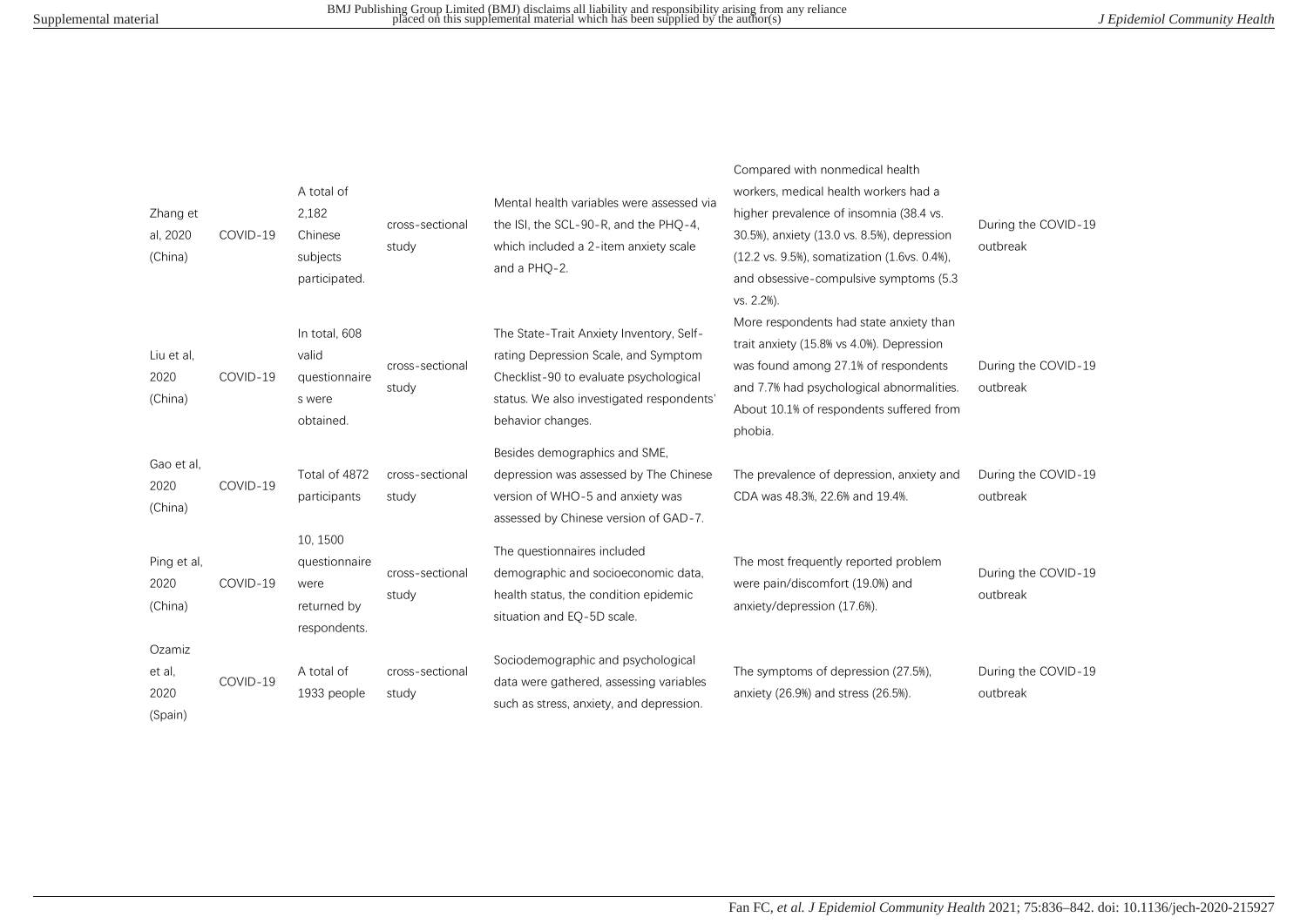| Zhu et<br>al, 2020<br>(China)           | COVID-19 | A total of 79<br>doctors and<br>86 nurses                          | cross-sectional<br>study | The self-rating anxiety scale (SAS), self-<br>rating depression scale (SDS), and the<br>simplified coping style questionnaire<br>$(SCSQ)$ .                                                        | The prevalence rates of anxiety and<br>depression symptoms among doctors was<br>11.4% and 45.6%, respectively.  | During the COVID-19<br>outbreak |
|-----------------------------------------|----------|--------------------------------------------------------------------|--------------------------|----------------------------------------------------------------------------------------------------------------------------------------------------------------------------------------------------|-----------------------------------------------------------------------------------------------------------------|---------------------------------|
| Liu et al,<br>2020<br>(China)           | COVID-19 | A total of 217<br>students                                         | cross-sectional<br>study | PHO-9 and GAD-7, was utilized for the<br>present study.                                                                                                                                            | 35.5% who participated in the survey were<br>in a state of depression, and 22.1% were in<br>a state of anxiety. | During the COVID-19<br>outbreak |
| Mazza<br>et al,<br>2020<br>(Italy)      | COVID-19 | 2766<br>participants                                               | cross-sectional<br>study | Multivariate ordinal logistic regression<br>models were constructed to examine the<br>associations between sociodemographic<br>variables; personality traits; depression,<br>anxiety, and stress.  | High or Very High Depression 32.8%.<br>Anxiety 18.7%, Stress 27.2%.                                             | During the COVID-19<br>outbreak |
| Yang et<br>al, 2020<br>(South<br>Korea) | COVID-19 | 65 physical<br>therapists                                          | cross-sectional<br>study | The questionnaires evaluated the<br>presence of anxiety and depression in the<br>respondents.                                                                                                      | 21 (32.3%) and 12 (18.5%) physical<br>therapists reported having symptoms of<br>anxiety and depression.         | During the COVID-19<br>outbreak |
| Choi et al,<br>2020<br>(Hong<br>Kong)   | COVID-19 | 500<br>respondents<br>included in<br>the study                     | cross-sectional<br>study | Respondents were randomly recruited<br>and asked to complete a structured<br>questionnaire, including the PHQ-9, the<br>GAD-7, the global rating of change scale<br>and items related to COVID-19. | 19% had depression and 14% had anxiety.                                                                         | During the COVID-19<br>outbreak |
| Forte et<br>al, 2020<br>(Italy)         | COVID-19 | A total of<br>2286<br>respondents<br>participated<br>in the study. | cross-sectional<br>study | A new self-report questionnaire (COVID-<br>19-PTSD), consisting of 19 items, was<br>developed starting from the PCL-5<br>questionnaire, and it was administered in                                 | A high percentage of PTSD<br>symptomatology (29.5%) was found in the<br>Italian population.                     | During the COVID-19<br>outbreak |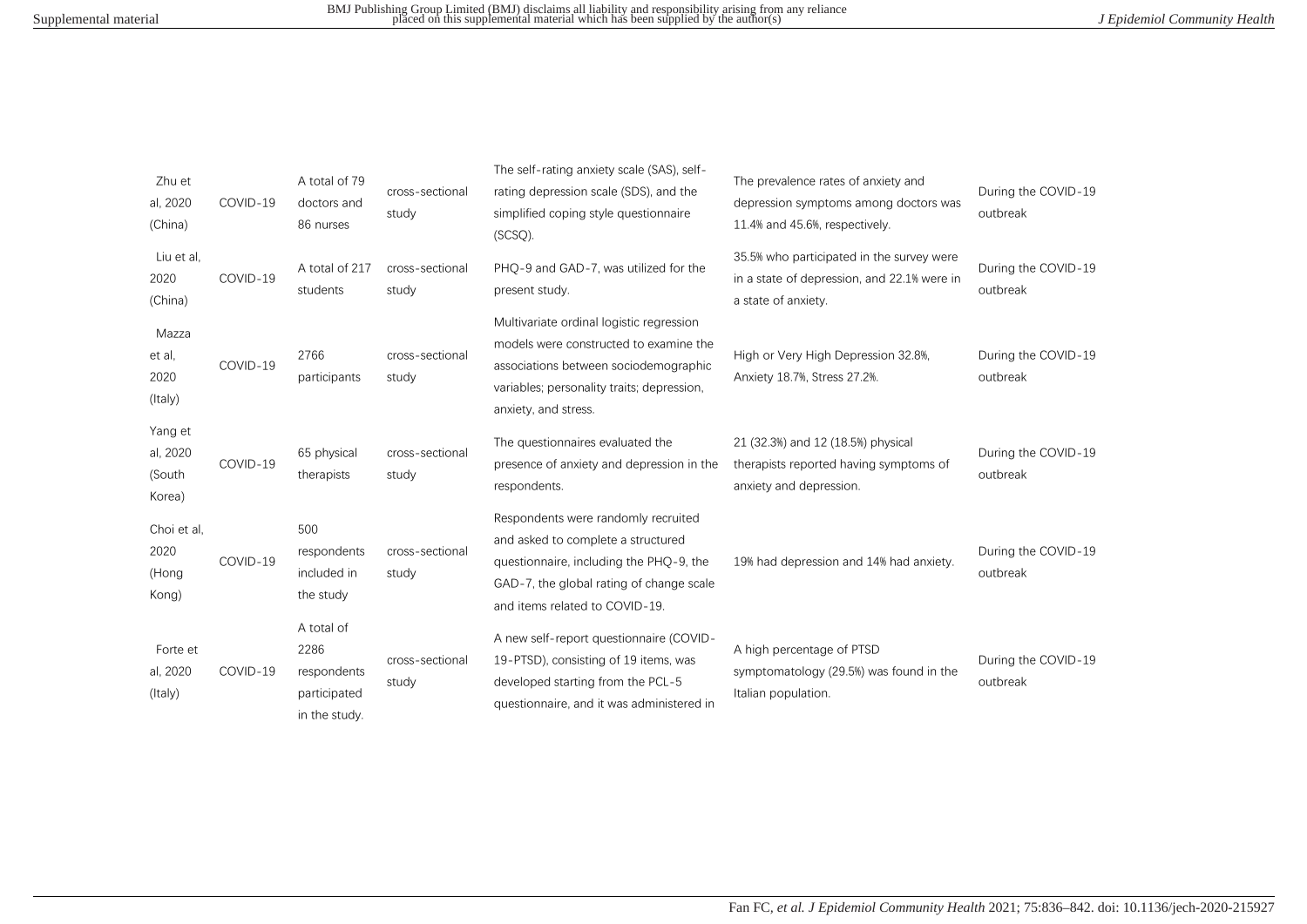## order to analyze its psychometric properties.

| Li et al.<br>2020<br>(Taiwan,<br>China)                  | COVID-19 | 1970<br>participants                                   | cross-sectional<br>study | Including level of worry, change in social<br>interaction and daily lives, any<br>academic/occupational interference,<br>levels of social and specific support, and<br>self-reported physical health. | In total, 55.8% of the participants reported<br>sleep disturbance, and 10.8% reported<br>having suicidal thoughts in the previous<br>week.                                                                                | During the COVID-19<br>outbreak                 |
|----------------------------------------------------------|----------|--------------------------------------------------------|--------------------------|-------------------------------------------------------------------------------------------------------------------------------------------------------------------------------------------------------|---------------------------------------------------------------------------------------------------------------------------------------------------------------------------------------------------------------------------|-------------------------------------------------|
| Forte et<br>al, 2020<br>(Italy)                          | COVID-19 | The study<br>included<br>2291<br>respondents.          | cross-sectional<br>study | Psychopathological symptoms such as<br>anxiety, mood alterations and post-<br>traumatic symptomatology were<br>assessed.                                                                              | The results revealed that respectively<br>31.38%, 37.19% and 27.72% of respondents<br>reported levels of anxiety, and PTSD<br>symptoms.                                                                                   | During the COVID-19<br>outbreak                 |
| <b>Buonsens</b><br>o et al,<br>2020<br>(Sierra<br>Leone) | COVID-19 | 78<br>householders<br>eplied.                          | survey                   | The change in income and ability to feed<br>the family during lockdown, anxiety<br>during lockdown.                                                                                                   | All, expect one, declared a (19.2%) to<br>(79.4%) reduction of weekly income<br>compared with the pre-lockdown period,<br>declaring difficulties in providing food for<br>the family members (82%), and anxiety<br>(60%). | During the COVID-19<br>outbreak                 |
| Wang et<br>al, 2020<br>(China)                           | COVID-19 | 1210<br>respondents<br>from 194<br>cities in<br>China. | cross-sectional<br>study | Psychological impact was assessed by the<br>IES-R, and mental health status was<br>assessed by the DASS-21.                                                                                           | In total, 53.8% of respondents rated the<br>psychological impact of the outbreak<br>depressive symptoms; 28.8% reported<br>anxiety symptoms.                                                                              | During the COVID-19<br>outbreak                 |
| Liu et al,<br>2020<br>(U.S.)                             | COVID-19 | 898<br>participants                                    | cross-sectional<br>study | The levels of depression (PHQ-8 scores),<br>anxiety scores (GAD-7 scores), and the                                                                                                                    | Respondents reported high levels of<br>depression (43.3%), high anxiety scores                                                                                                                                            | One month after the<br>U.S. declared a state of |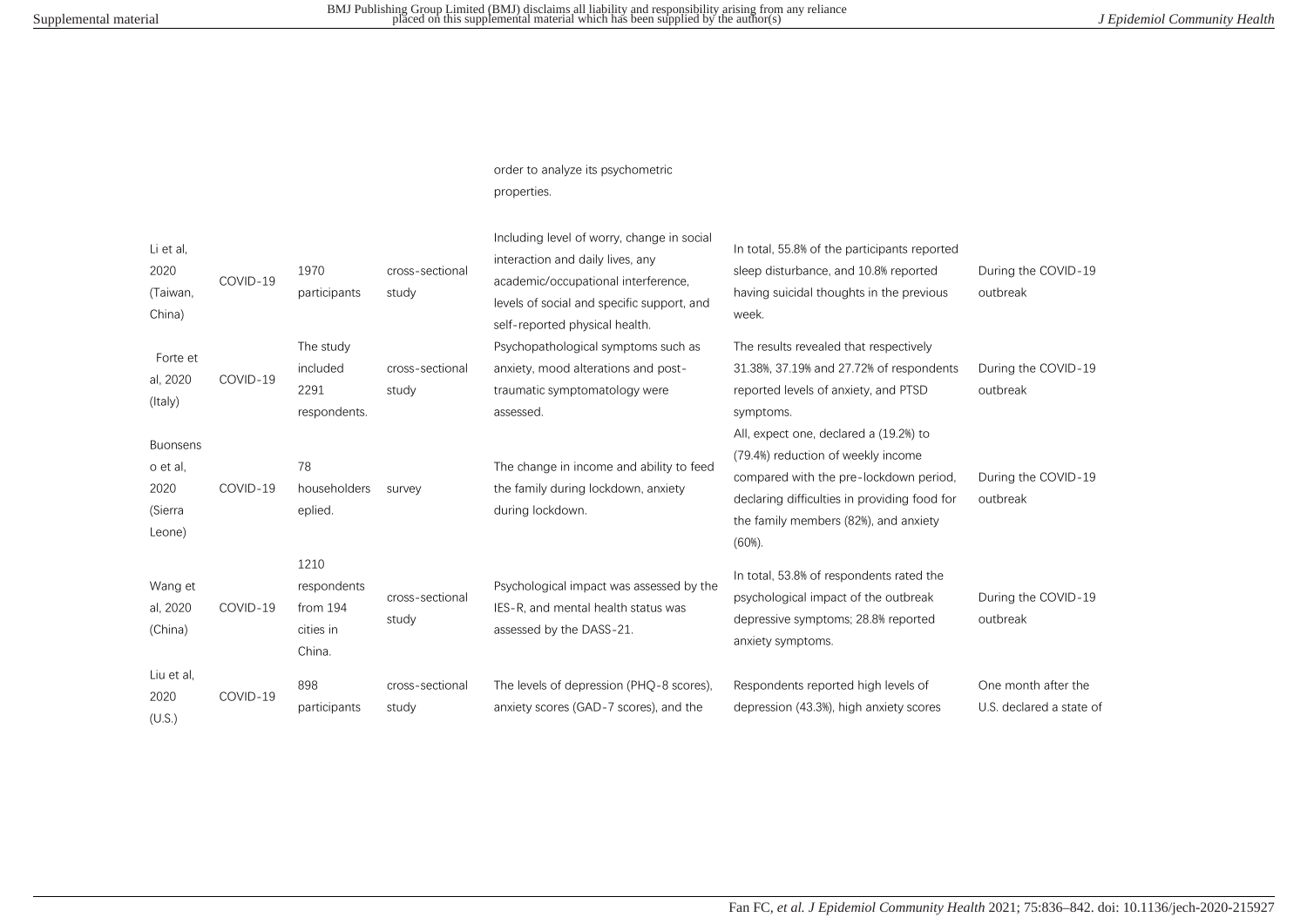|                                |          |                             |                          | levels of PTSD symptoms (PCL-C scores)<br>were measured.                                                                                                                                                                                                                               | (45.4%), and high levels of PTSD symptoms<br>(31.8%).                                                                                                                                                                                                   | emergency due to<br>COVID-19    |
|--------------------------------|----------|-----------------------------|--------------------------|----------------------------------------------------------------------------------------------------------------------------------------------------------------------------------------------------------------------------------------------------------------------------------------|---------------------------------------------------------------------------------------------------------------------------------------------------------------------------------------------------------------------------------------------------------|---------------------------------|
| Lei et al.<br>2020<br>(China)  | COVID-19 | 1593<br>participants        | cross-sectional<br>study | Data were collected using the self-rating<br>anxiety scale (SAS) and the self-rating<br>depression scale (SDS).<br>The questionnaire consisted of three                                                                                                                                | The prevalence of anxiety and depression<br>was approximately 8.3% and 14.6%,<br>respectively.                                                                                                                                                          | During the COVID-19<br>outbreak |
| Wang et<br>al, 2020<br>(China) | COVID-19 | 123<br>participants         | cross-sectional<br>study | parts, including socio-demographic<br>characteristics and COVID-19 epidemic-<br>related factors, the PSQI, and SAS and<br>SDS.                                                                                                                                                         | 38% of pediatric HCWs were suffering<br>from sleep disturbance, in addition, 7%<br>and 25% of pediatric healthcare workers<br>had anxiety and depression.                                                                                               | During the COVID-19<br>outbreak |
| Que et al,<br>2020<br>(China)  | COVID-19 | A total of<br>2285 HCWs     | cross-sectional<br>study | Psychological problems were assessed<br>using the Generalized Anxiety Disorder<br>Scale, Patient Health Questionnaire and<br>Insomnia Severity Index.<br>The demographical data and self-                                                                                              | The prevalence of symptoms of anxiety,<br>depression, insomnia and the overall<br>psychological problems was 46.04%,<br>44.37%, 28.75% and 56.59%, respectively.                                                                                        | During the COVID-19<br>outbreak |
| Ren et al,<br>2020<br>(China)  | COVID-19 | A total of<br>1172 subjects | cross-sectional<br>study | assessment results of the following 8<br>common mental states: depression<br>(PHQ-9), anxiety (GAD-7), somatization<br>(SOM of SCL-90), stress (PSS-10),<br>psychological resilience (CD-RISC-10),<br>suicidal ideation and behavior (MINI<br>suicidality module), insomnia (ISI), and | The incidence of most mental disorders<br>was as follows: 18.8% of depression, 13.3%<br>of anxiety, 7.6% of mental health<br>problems, 2.8% of high risk of suicidal and<br>behavior, 7.2% of clinical insomnia, and<br>7.0% of clinical PTSD symptoms. | During the COVID-19<br>outbreak |

stress disorder (ASDS & PCL-5).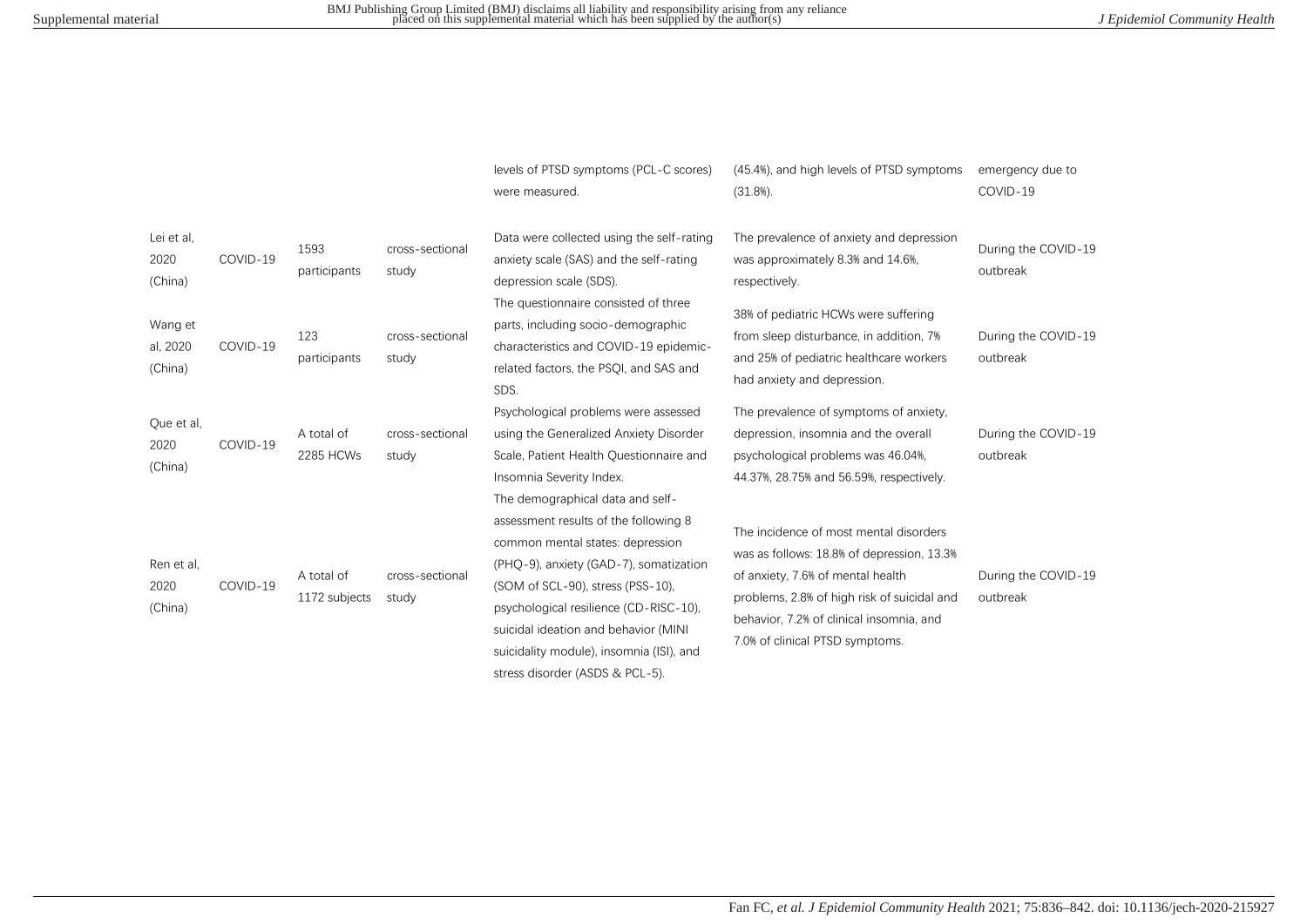| Vaughan<br>et al,<br>2020<br>(USA)                | COVID-19 | 3604<br>responses<br>received.                     | cross-sectional<br>study | An anonymous 26-item online<br>questionnaire to measure the anxiety and<br>depressive disorder.                                                                                                  | One-third of respondents had a prior<br>diagnosis of an anxiety disorder, and 11%<br>reported taking anxiolytic medications;<br>over one-quarter had a prior diagnosis of<br>a depressive disorder and 11% reported<br>taking antidepressant medications. | During the COVID-19<br>outbreak         |
|---------------------------------------------------|----------|----------------------------------------------------|--------------------------|--------------------------------------------------------------------------------------------------------------------------------------------------------------------------------------------------|-----------------------------------------------------------------------------------------------------------------------------------------------------------------------------------------------------------------------------------------------------------|-----------------------------------------|
| Zhu et al.<br>2020<br>(China)                     | COVID-19 | 922<br>participants                                | cross-sectional<br>study | The psychological status was evaluated<br>using the (SCL-90.                                                                                                                                     | 18.3% had psychological health problems.                                                                                                                                                                                                                  | During the COVID-19<br>outbreak         |
| Wang et<br>al, 2020<br>(China)                    | COVID-19 | 1738<br>respondents                                | longitudinal<br>study    | Psychological impact and mental health<br>status were assessed by the Impact of<br>Event Scale-Revised (IES-R) and the<br>DASS-21, respectively.                                                 | Stress, anxiety and depression were noted<br>in 8.1%, 28.8% and 16.5%, respectively.                                                                                                                                                                      | The epidemic's peak<br>four weeks later |
| Wang et<br>al, 2020<br>(China)                    | COVID-19 | 44,447<br>college<br>students                      | cross-sectional<br>study | The SAS and the CES-D Scale were used<br>to define the anxiety and depression<br>symptom, respectively.                                                                                          | The prevalence of anxiety and depression<br>symptom was 7.7% and 12.2%, respectively.                                                                                                                                                                     | During the COVID-19<br>outbreak         |
| Alkhamee<br>s et al,<br>2020<br>(Saudi<br>Arabia) | COVID-19 | 1160<br>respondents<br>of the<br>general<br>public | cross-sectional<br>study | The outcomes were assessed using<br>Patient Health Ouestionnaire-2 and<br>Generalized Anxiety Disorder-2.<br>Participants with sleep disturbances<br>completed the Insomnia Severity Index.      | 23.6% psychological impact of the<br>outbreak, 28.3%, 24%, and 22.3% reported<br>depressive, anxiety, and stress symptoms,<br>respectively.                                                                                                               | During the COVID-19<br>outbreak         |
| Gualano<br>et al,<br>2020(Italy                   | COVID-19 | The sample<br>size was 1515                        | cross-sectional<br>study | Questionnaires assessed socio-<br>demographics characteristic, behaviors<br>and healthcare access. The outcomes<br>were assessed using Patient Health<br>Ouestionnaire-2 and Generalized Anxiety | Depression and anxiety symptom<br>prevalence was 24.7% and 23.2%; 42.2%<br>had sleep disturbances and, among them,<br>17.4% reported moderate/severe<br>insomnia.                                                                                         | During the COVID-19<br>outbreak         |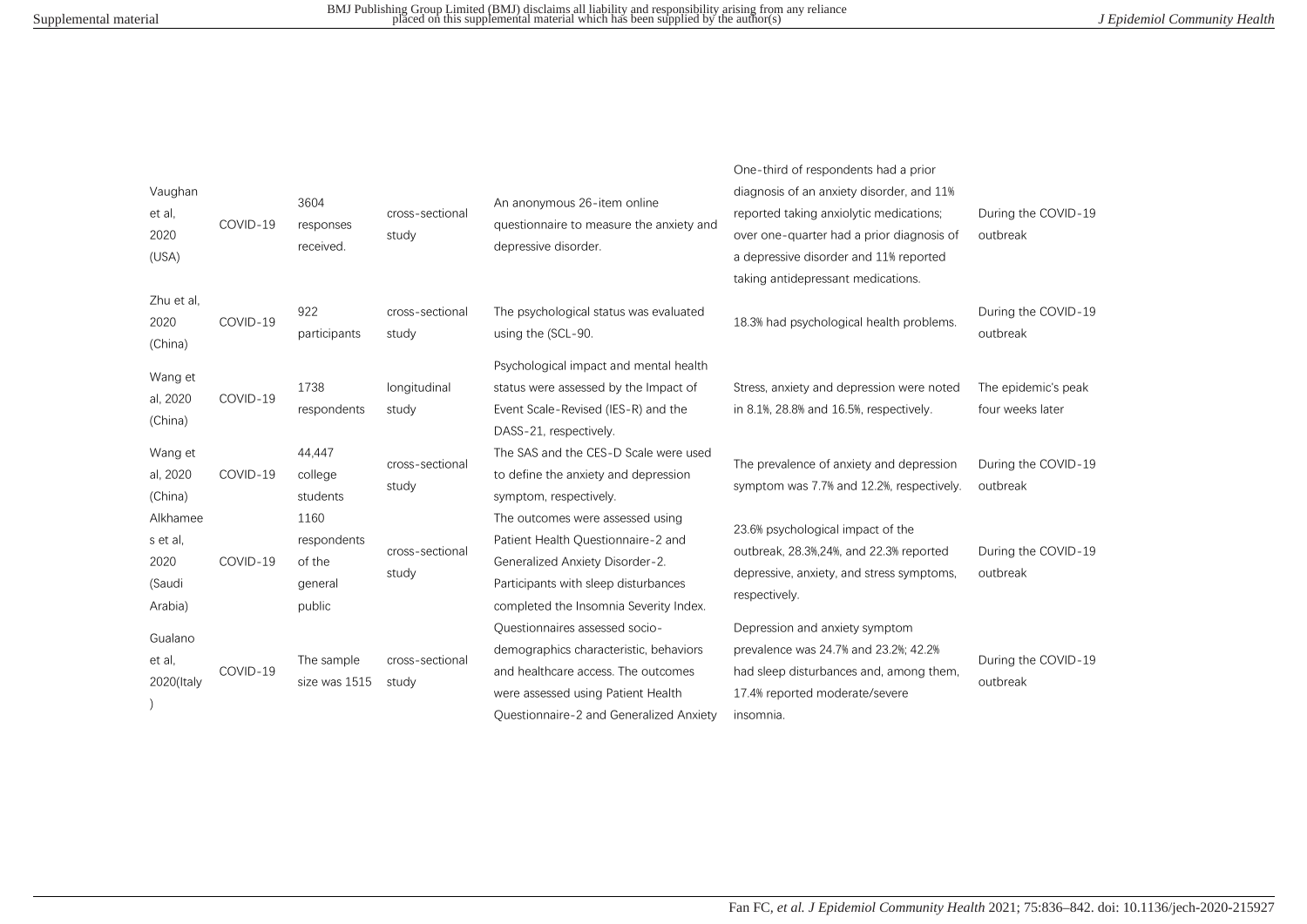Disorder-2. Participants with sleep disturbances completed the Insomnia Severity Index.

| Moreno<br>et al,<br>2020<br>(Spain)     | COVID-19 | 1422 health<br>workers        | cross-sectional<br>study | Posttraumatic stress: The IES-R; Anxiety<br>and depression: The Spanish adaptation<br>of the HADS.                                | A total of 56.6% of HCWs present<br>symptoms of posttraumatic stress<br>disorder, 58.6% anxiety disorder, 46%<br>depressive disorder and 41.1% feel<br>emotionally drained. | During the COVID-19<br>outbreak |
|-----------------------------------------|----------|-------------------------------|--------------------------|-----------------------------------------------------------------------------------------------------------------------------------|-----------------------------------------------------------------------------------------------------------------------------------------------------------------------------|---------------------------------|
| Xiao et al.<br>2020<br>(China)          | COVID-19 | 933 students                  | cross-sectional<br>study | Patient Generalized Anxiety Disorder-7<br>and Health Questionnaire-9 were used to<br>measure anxiety disorders and<br>depression. | Prevalence of anxiety disorder was 17.1%<br>and depression was 25.3%.                                                                                                       | During the COVID-19<br>outbreak |
| El-Zoghb<br>y et al,<br>2020<br>(Egypt) | COVID-19 | 510 Egyptian<br>adults        | cross-sectional<br>study | Impact of Event Scale-Revised (IES-R)<br>was used.                                                                                | About 211 (41.4%) suffered a severe<br>impact.                                                                                                                              | During the COVID-19<br>outbreak |
| Karasar et<br>al,<br>2020(Turk<br>ey)   | COVID-19 | A total of 518<br>individuals | cross-sectional<br>study | "Short Psychological Resilience Scale"<br>and the "Beck Depression Scale" were<br>used to collect data.                           | The prevalence of depression was 16.6%.                                                                                                                                     | During the COVID-19<br>outbreak |
| Ran et al.<br>2020(Chi<br>na)           | COVID-19 | 1770 Chinese<br>citizens      | cross-sectional<br>study | The analyses were done through the CD-<br>RISC, the PHQ-9, the GAD-7 scale, and<br>the PHQ-15 scale.                              | The prevalence of depression, anxiety,<br>somatization symptoms was found to be<br>47.1%, 31.9%, 45.9%, respectively.                                                       | During the COVID-19<br>outbreak |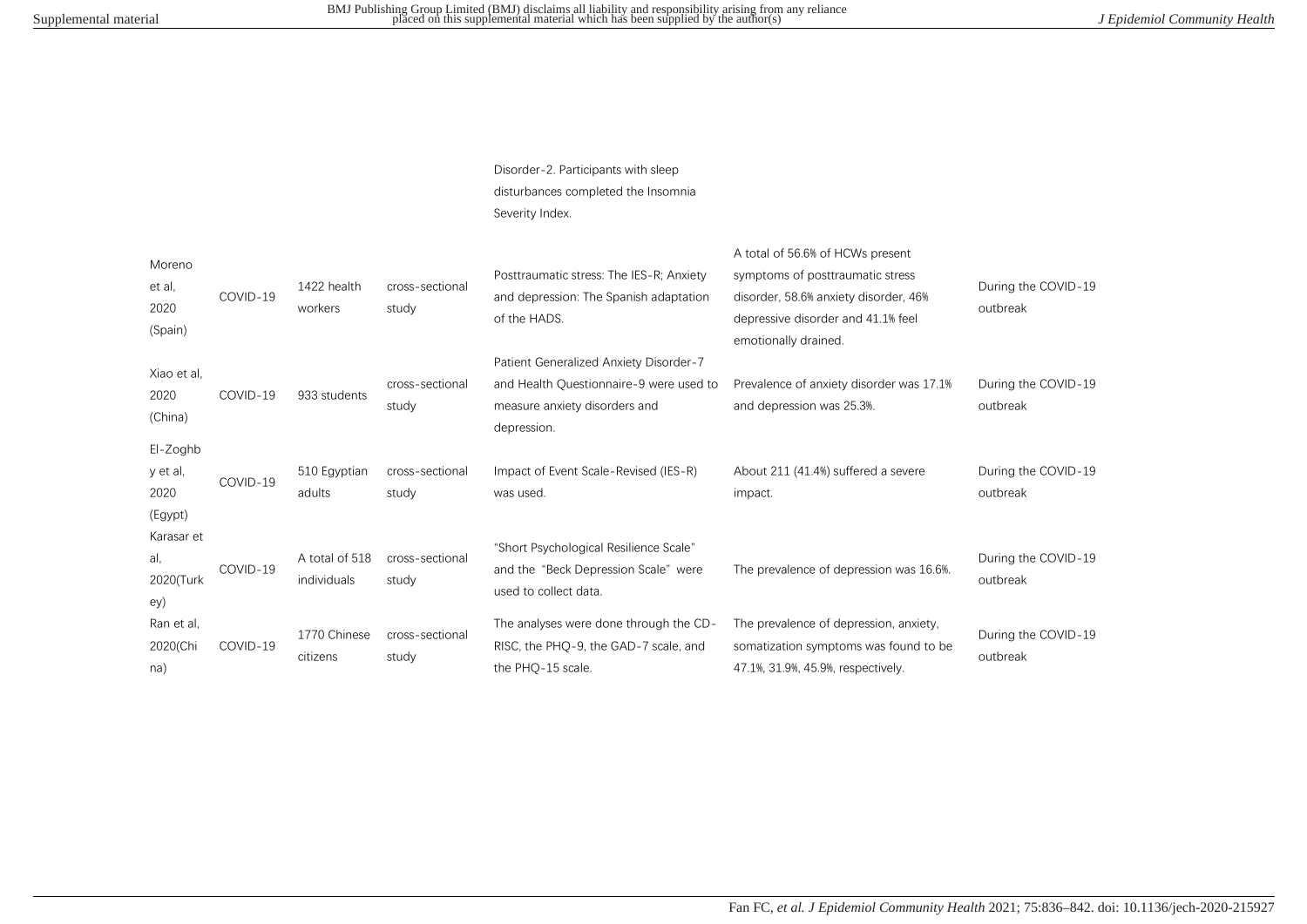| Si et al,<br>2020<br>(China)             | COVID-19 | 863 medical<br>care workers                                                                      | cross-sectional<br>study | IES-6, Depression, Anxiety and Stress<br>Scale (DASS) and related psychosocial<br>factors like perceived threat, social<br>support and coping strategies.                                              | The proportion of having symptoms of<br>depression, anxiety and stress were 13.6,<br>13.9 and 8.6%, respectively.                                                                                                                          | During the COVID-19<br>outbreak |
|------------------------------------------|----------|--------------------------------------------------------------------------------------------------|--------------------------|--------------------------------------------------------------------------------------------------------------------------------------------------------------------------------------------------------|--------------------------------------------------------------------------------------------------------------------------------------------------------------------------------------------------------------------------------------------|---------------------------------|
| Li et al,<br>2020<br>(China)             | COVID-19 | 176 frontline<br>nurses                                                                          | cross-sectional<br>study | Anxiety was determined using the<br>Hamilton anxiety scale.                                                                                                                                            | 77.3% (136/176) had anxiety.                                                                                                                                                                                                               | During the COVID-19<br>outbreak |
| Cai et al,<br>2020<br>(China             | COVID-19 | 1173<br>frontline and<br>1173 age-<br>and sex-<br>matched<br>non-frontline<br>medical<br>workers | case-control<br>study    | A set of online questionnaires were used<br>to measure mental problems (i.e., anxiety,<br>insomnia, and depressive symptoms),<br>and help-seeking behavior and<br>treatment for these mental problems. | Frontline medical workers had higher<br>rates of any mental problem (52.6% vs.<br>34.0%), anxiety symptoms (15.7% vs. 7.4%),<br>depressed mood (14.3% vs. 10.1%) and<br>insomnia (47.8% vs. 29.1%) than non-<br>frontline medical workers. | During the COVID-19<br>outbreak |
| Xiao et al.<br>2020<br>(China)           | COVID-19 | 958 effective<br>responses                                                                       | cross-sectional<br>study | The prevalence of stress, anxiety and<br>depression were determined by using<br>PSS-14 and HAD.                                                                                                        | 54.2% and 58% of participants had<br>symptoms of anxiety and depression.                                                                                                                                                                   | During the COVID-19<br>outbreak |
| Casagran<br>de et al.<br>2020<br>(Italy) | COVID-19 | 2291<br>respondents.                                                                             | cross-sectional<br>study | Sleep quality, sleep disorders,<br>generalized anxiety symptoms,<br>psychological distress, and PTSD<br>symptomatology related to COVID-19<br>were assessed.                                           | 57.1% of participants reported poor sleep<br>quality, 32.1% high anxiety, 41.8% high<br>distress, and 7.6% reported PTSD<br>symptomatology.                                                                                                | During the COVID-19<br>outbreak |
| An et al,<br>2020<br>(China)             | COVID-19 | 1103<br>Emergency                                                                                | cross-sectional<br>study | Depression and QOL were measured<br>using the 9-item Patient Health<br>Questionnaire, and the World Health                                                                                             | The overall prevalence of depression in<br>1103 ED nurses was 43.61%.                                                                                                                                                                      | During the COVID-19<br>outbreak |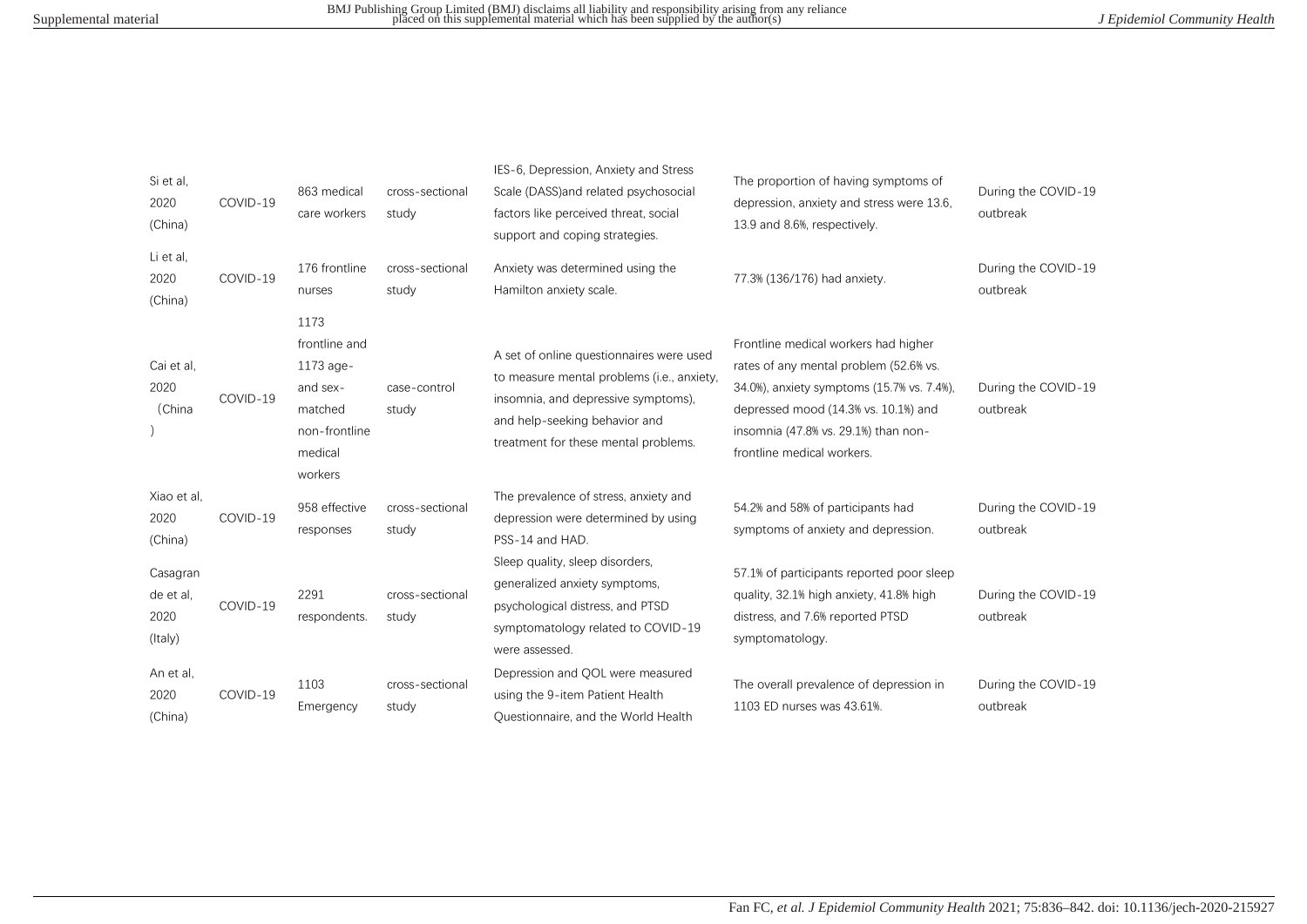## Organization Quality of Life

Questionnaire-Brief Version, respectively.

| Chen et<br>al, 2020<br>(China)           | COVID-19 | A total of 31<br>inpatients                                  | cross-sectional<br>study | The depression module of the PHQ-9,<br>the GAD-7 scale, and the SRQ-20 mental<br>health self-assessment questionnaire<br>were used to assess depression, anxiety,<br>and overall mental health.                                                                                                                                 | 32.3% had symptoms of depression and<br>19.4% had symptoms of anxiety.                                                                               | During the COVID-19<br>outbreak |
|------------------------------------------|----------|--------------------------------------------------------------|--------------------------|---------------------------------------------------------------------------------------------------------------------------------------------------------------------------------------------------------------------------------------------------------------------------------------------------------------------------------|------------------------------------------------------------------------------------------------------------------------------------------------------|---------------------------------|
| McCracke<br>n et al.<br>2020<br>(Sweden) | COVID-19 | $n=1,212$ ;<br>mean age<br>$36.1$ years;<br>73% women        | cross-sectional<br>study | Standardized measures of depression,<br>anxiety, and insomnia as well as<br>measures of risk and vulnerability factors<br>known to be associated with poor mental<br>health outcomes.                                                                                                                                           | The findings show levels of depression,<br>anxiety, and insomnia in Sweden, at rates<br>of 30%, 24.2%, and 38%, respectively.                        | During the COVID-19<br>outbreak |
| Zhang et<br>al, 2020<br>(China)          | COVID-19 | A total of<br>1342 subjects<br>participated<br>in this study | cross-sectional<br>study | A self-administrated smartphone<br>questionnaire based on the PHO-9 and<br>psychological and behavioral responses<br>was distributed to the general public.<br>Hierarchical multiple regression analysis<br>and multivariate logistic regression<br>analysis were conducted to explore the<br>associated factors of depression. | The prevalence of depression among the<br>general public during the COVID-19<br>pandemic was 182/1342 (13.6%).                                       | During the COVID-19<br>outbreak |
| Ning et<br>al, 2020<br>(China)           | COVID-19 | The 612<br>neurology<br>staff<br>members                     | cross-sectional<br>study | Symptoms of anxiety and depression<br>were assessed by the Chinese version of<br>the SAS and SDS.                                                                                                                                                                                                                               | The prevalence of probable anxiety and<br>depression in neurological nurses (20.3<br>and 30.2%) was higher than that in doctors<br>(12.6 and 20.2%). | During the COVID-19<br>outbreak |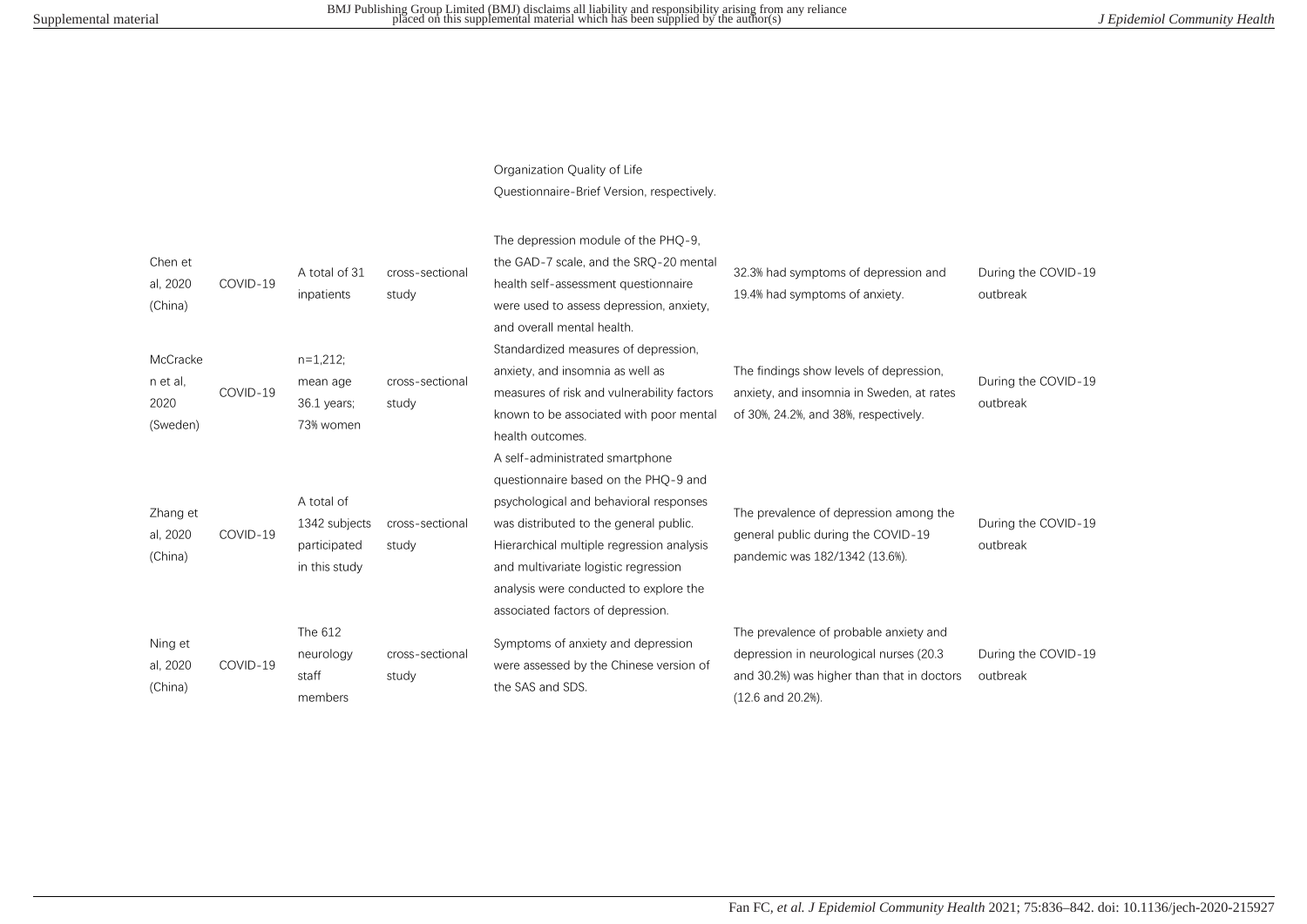| Khanal et<br>al, 2020<br>(Nepal) | COVID-19 | A total of 475<br><b>HCWs</b>                                                | cross-sectional<br>study | Anxiety and depression were measured<br>using a 14-item Hospital Anxiety and<br>Depression Scale and insomnia was<br>measured by using a 7-item Insomnia<br>Severity Index.                                                               | 41.9% of HCWs had symptoms of anxiety.<br>37.5% had depression symptoms and<br>33.9% had symptoms of insomnia.                                                                                                                     | During the COVID-19<br>outbreak |
|----------------------------------|----------|------------------------------------------------------------------------------|--------------------------|-------------------------------------------------------------------------------------------------------------------------------------------------------------------------------------------------------------------------------------------|------------------------------------------------------------------------------------------------------------------------------------------------------------------------------------------------------------------------------------|---------------------------------|
| Liang et<br>al, 2020<br>(China)  | COVID-19 | A total of 899<br>frontline<br>medical<br>workers and<br>1104<br>respondents | cross-sectional<br>study | Depression, anxiety, insomnia, and<br>resilience were<br>assessed via the PHQ-9, GAD-7, ISI, and<br>abbreviated CD-RISC-10, respectively.                                                                                                 | 23.33%, 16.67%, and 6.67% of the general<br>population in Hubei Province and 18.25%,<br>9.22%, and 7.17% of the general population<br>in other regions reported symptoms of<br>depression, anxiety, and insomnia,<br>respectively. | During the COVID-19<br>outbreak |
| Dai et al,<br>2020<br>(China)    | COVID-19 | A total of 307<br>patients                                                   | cross-sectional<br>study | The questionnaire consisted of a set of<br>items on demographic characteristics, a<br>set of items on clinical characteristics, the<br>Self-Rating Anxiety Scale, Self-Rating<br>Depression Scale, and Pittsburgh Sleep<br>Quality Index. | The prevalence of anxiety and depressive<br>symptoms were 18.6% and 13.4%,<br>respectively.                                                                                                                                        | During the COVID-19<br>outbreak |
| Xu et al,<br>2020<br>(China)     | COVID-19 | 8817 hospital<br>workers                                                     | cross-sectional<br>study | An online survey was conducted to<br>collect sociodemographic features,<br>epidemic-related factors, results of PHO-<br>9, GAD-7, PHO-15, SSI, and the score of<br>stress and support scales.                                             | The prevalence of depression, anxiety,<br>somatic symptoms, and SSI were 30.2%,<br>20.7%, 46.2%, and 6.5%, respectively.                                                                                                           | During the COVID-19<br>outbreak |
| Fang et<br>al, 2020<br>(China)   | COVID-19 | A total of 191<br>front-line<br>non-medical<br>workers                       | cross-sectional<br>study | The PANAS, the SRQ and the PHQ were<br>used.                                                                                                                                                                                              | 50.3% 96 participants reported the<br>clinically significant symptoms of<br>depression.                                                                                                                                            | During the COVID-19<br>outbreak |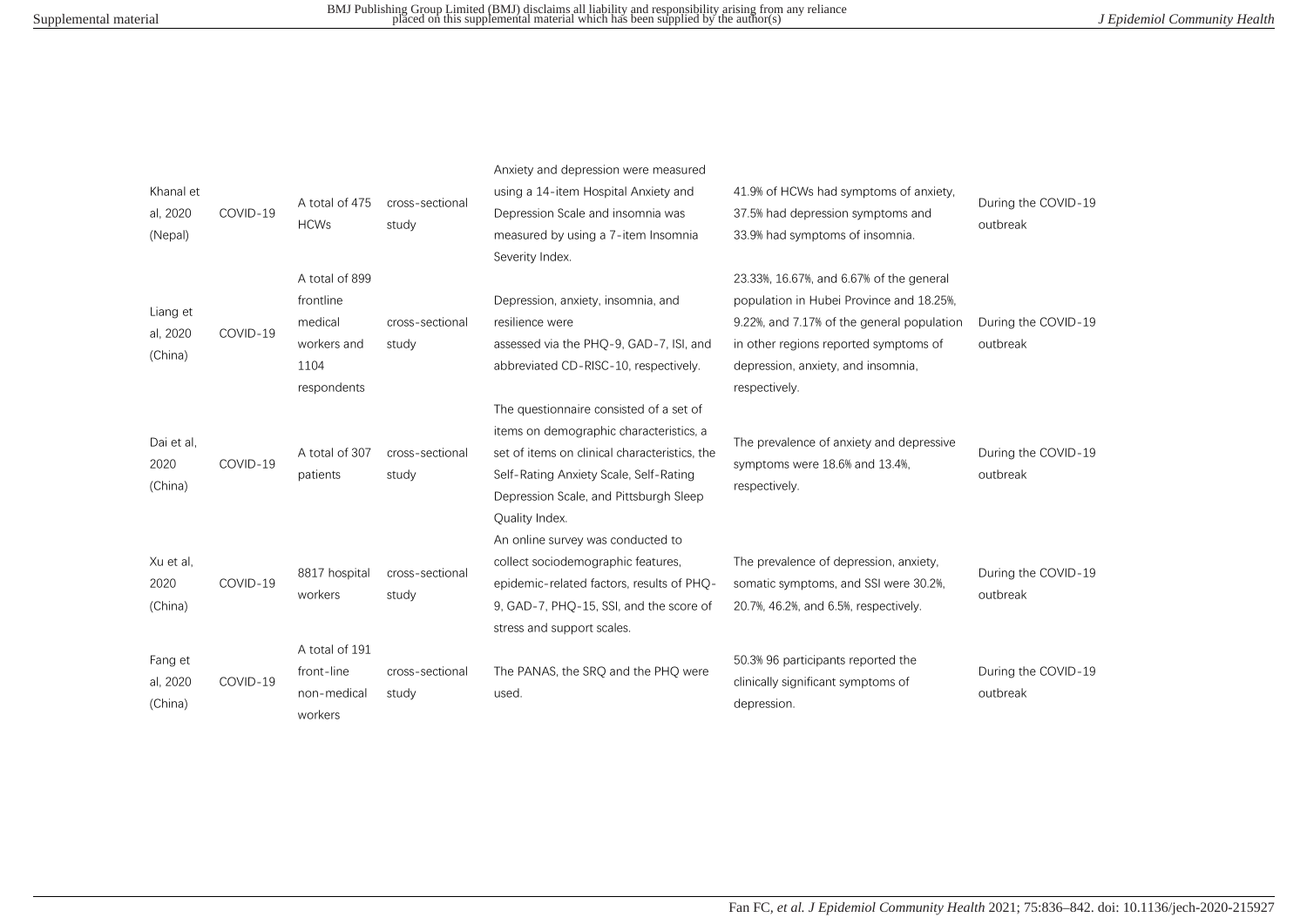| Islam et<br>al, 2020<br>(Banglade<br>sh) | COVID-19 | 1311<br>community-<br>dwelling<br>individuals | cross-sectional<br>study | An online survey assessing socio-<br>demographic variables and using the<br>Panic Disorder Severity Scale and GAD-7<br>to assess panic and anxiety<br>symptomatology, respectively. Binary<br>logistic regression analyses were<br>conducted. | Estimates of panic and generalized anxiety<br>were 79.6%, and 37.3%, respectively.                                                                   | During the COVID-19<br>outbreak |
|------------------------------------------|----------|-----------------------------------------------|--------------------------|-----------------------------------------------------------------------------------------------------------------------------------------------------------------------------------------------------------------------------------------------|------------------------------------------------------------------------------------------------------------------------------------------------------|---------------------------------|
| Fong et<br>al, 2020<br>(Hong<br>Kong)    | COVID-19 | 590 eligible<br>participants                  | cross-sectional<br>study | Mental status was made up of 10 items,<br>nine of which were adopted from the<br>validated PHO-9.                                                                                                                                             | Additionally, approximately one third of<br>the participants (29.7%) had moderate to<br>severe depression.                                           | During the COVID-19<br>outbreak |
| Wang et<br>al, 2020<br>(China)           | COVID-19 | A total of 274<br>respondents                 | cross-sectional<br>study | Anxiety, depression, sleep quality, stress<br>and resilience were evaluated using<br>scales including GAD-7, PHQ-9, PSQI,<br>PSS-14, and CD-RISC-10.                                                                                          | The overall prevalence of anxiety,<br>depression and insomnia were 13.9%<br>(9.8%-18%), 16.1 (11.7%-20.4%) and 19.7%<br>(15.0%-24.4%), respectively. | During the COVID-19<br>outbreak |
| Song et<br>al, 2020<br>(China)           | COVID-19 | A total of<br>14,825<br>doctors and<br>nurses | cross-sectional<br>study | The social support of participants was<br>measured by the PSSS, the CES-D was<br>used to assess depressive symptoms,<br>PTSD was assessed by the PCL-5.                                                                                       | The prevalence rates of depressive<br>symptoms and PTSD were 25.2% and 9.1%.<br>respectively.                                                        | During the COVID-19<br>outbreak |
| Naser et<br>al, 2020<br>(Jordan)         | COVID-19 | A total of<br>4,126<br>individuals            | cross-sectional<br>study | The PHQ-9 and Generalized Anxiety<br>Disorder-7 (GAD-7) were used to assess<br>depression and anxiety.                                                                                                                                        | The prevalence of depression and anxiety<br>among the entire study participants was<br>23.8% and 13.1%, respectively.                                | During the COVID-19<br>outbreak |
| Duan et<br>al, 2020<br>(China)           | COVID-19 | 359 children<br>and 3254<br>adolescents       | cross-sectional<br>study | Spence Child Anxiety Scale, Child<br>Depression Inventory and Coping style<br>Scale.                                                                                                                                                          | 22.28% respondents were suffering from<br>depressive symptoms.                                                                                       | During the COVID-19<br>outbreak |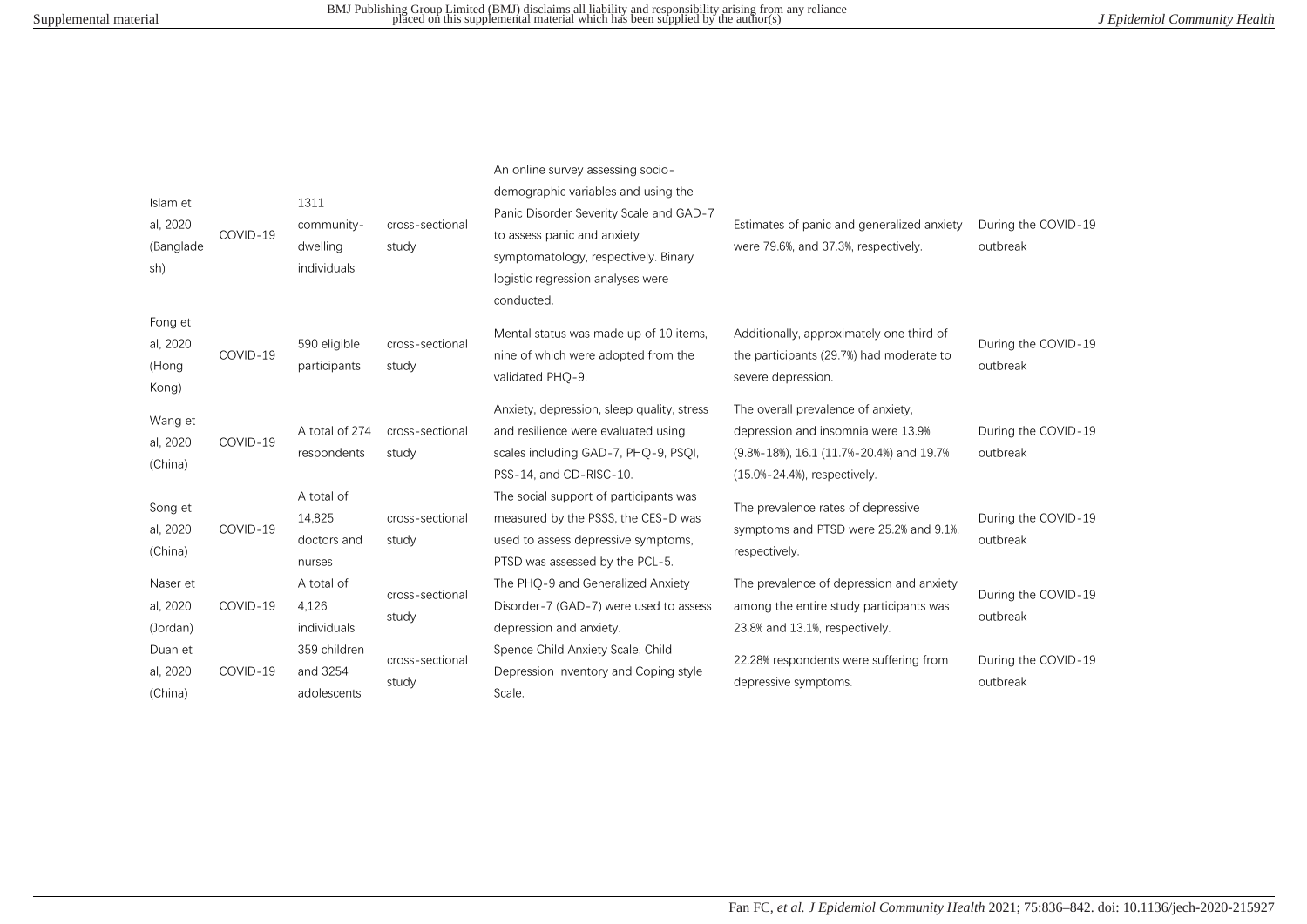| Fu et al.<br>2020<br>(China)                        | COVID-19 | A total of<br>1242 Wuhan<br>residents<br>investigated | cross-sectional<br>study | Multivariate logistic regression models<br>were used to evaluate the association<br>between demographic factors and<br>anxiety, depression, sleep disorder, and<br>passive coping style.                                                               | 27.5% had anxiety, 29.3% had depression,<br>30.0% had a sleep disorder, and 29.8% had<br>a passive response                                         | During the COVID-19<br>outbreak |
|-----------------------------------------------------|----------|-------------------------------------------------------|--------------------------|--------------------------------------------------------------------------------------------------------------------------------------------------------------------------------------------------------------------------------------------------------|-----------------------------------------------------------------------------------------------------------------------------------------------------|---------------------------------|
| Bäuerle et<br>al, 2020<br>(Germany                  | COVID-19 | 15 704<br>German<br>residents                         | cross-sectional<br>study | Besides demographics, GAD-7, PHQ-2<br>and DT were assessed.                                                                                                                                                                                            | Generalized anxiety (44.9%), depression<br>(14.3%), psychological distress (65.2%) and<br>COVID-19-related fear (59%).                              | During the COVID-19<br>outbreak |
| Islam et<br>al, 2020<br>(Banglade<br>sh)            | COVID-19 | A total of 476<br>university<br>students              | cross-sectional<br>study | Depression was determined by using the<br>PHQ-9. Anxiety was evaluated by using<br>the GAD-7.                                                                                                                                                          | Around 15% of the students reportedly<br>had depression, whereas 18.1% were<br>suffering from anxiety.                                              | During the COVID-19<br>outbreak |
| Civantos<br>BA et al,<br>2020<br>(Pennsylv<br>ania) | COVID-19 | A total of 349<br>physicians                          | cross-sectional<br>study | Burnout, anxiety, distress, and depression<br>were assessed by the single-item Mini-Z<br>Burnout Assessment, 7-item Generalized<br>Anxiety Disorder Scale, 15-item Impact of<br>Event Scale, and 2-item Patient Health<br>Questionnaire, respectively. | Anxiety, distress, burnout, and depression<br>were reported in 167 (47.9%), 210 (60.2%),<br>76 (21.8%), and 37 (10.6%) physicians,<br>respectively. | During the COVID-19<br>outbreak |
| Nie et al.<br>2020<br>(China)                       | COVID-19 | A total of 78<br>patients                             | cross-sectional<br>study | Depression was assessed using the SDS.<br>Anxiety was assessed using the SAS.                                                                                                                                                                          | Prevalence of depression and anxiety<br>symptoms were diagnosed in 35.9% and<br>38.5% of the patients, respectively.                                | During the COVID-19<br>outbreak |
| Wang et<br>al, 2020<br>(China)                      | COVID-19 | A total of<br>2737 HCWs                               | cross-sectional<br>study | The questionnaires consisted of three<br>elements: baseline characteristics, PSOI,<br>and HADS. The primary outcome<br>variables were PQSI, anxiety and                                                                                                | About 61.6% of the respondents reported<br>sleep problems, 22.6% experienced<br>anxiety, and 35% exhibited depressive<br>symptoms.                  | During the COVID-19<br>outbreak |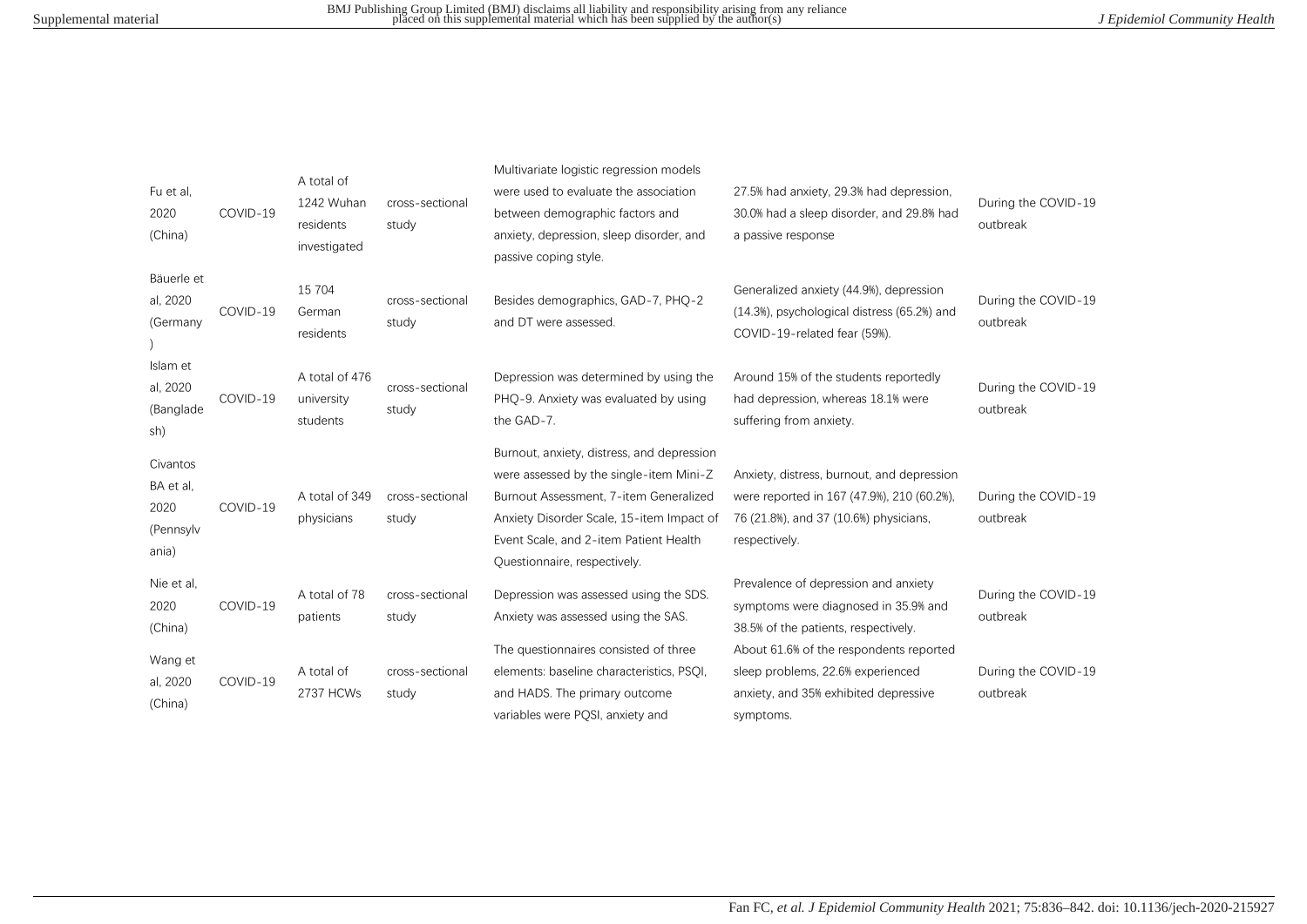depression scores of non-medical staff,

| Chi et al,<br>2020<br>(China)                        | COVID-19 | 2,038<br>completed<br>the survey.        | cross-sectional<br>study | non-frontline medical staff and frontline<br>medical staff.<br>Poor mental health included prevalence<br>of clinically-relevant anxiety and<br>depressive symptoms.             | Prevalence of PTSD, anxiety, and<br>depressive symptoms, and PTG was 30.8,<br>15.5, 23.3, and 66.9% respectively.                                | During the COVID-19<br>outbreak |
|------------------------------------------------------|----------|------------------------------------------|--------------------------|---------------------------------------------------------------------------------------------------------------------------------------------------------------------------------|--------------------------------------------------------------------------------------------------------------------------------------------------|---------------------------------|
| Ying et al,<br>2020<br>(China)                       | COVID-19 | 845<br>participants                      | cross-sectional<br>study | Mental health status was assessed using<br>the Chinese versions of the GAD-7 and<br>PHQ-9.                                                                                      | The prevalence of anxiety and depression<br>symptoms were respectively 33.73% and<br>29.35%                                                      | During the COVID-19<br>outbreak |
| Zhou et<br>al, 2020<br>(China)                       | COVID-19 | 4805 female<br>adolescents               | cross-sectional<br>study | Depression was assessed using the CES-<br>D, and the correlative factors of<br>depression were analyzed.                                                                        | Of them, 1899 (39.5%) suffered from<br>depression.                                                                                               | During the COVID-19<br>outbreak |
| Wang et<br>al, 2020<br>(China)                       | COVID-19 | 19,372 valid<br>questionnaire<br>S       | cross-sectional<br>study | Psychological distress and sleep<br>problems were measured by the<br>Generalized Anxiety Disorder-7, the<br>Patient Health Questionnaire-9, and the<br>Insomnia Severity Index. | 12.2% of the participants had anxiety<br>symptoms11.0% were likely to have<br>depression symptoms13.3% of participants<br>had insomnia symptoms. | During the COVID-19<br>outbreak |
| Effati-<br>Daryani<br>et al.<br>2020<br>$($ lran $)$ | COVID-19 | 205 pregnant<br>women                    | cross-sectional<br>study | The data collection tool was the socio-<br>demographic characteristics<br>questionnaire and the DASS-21<br>(Depression, Anxiety and Stress Scale-<br>$21$ ).                    | Depression, stress, and anxiety symptoms<br>were observed in 32.7, 32.7, and 43.9% of<br>the participants.                                       | During the COVID-19<br>outbreak |
| Almater<br>et al.<br>2020                            | COVID-19 | One hundred<br>and seven<br>participants | a simple random<br>study | Four validated psychiatric assessment<br>tools were used to detect symptoms of<br>depression, anxiety, insomnia, and stress<br>perception.                                      | About half of the physicians exhibited<br>symptoms of depression (50.5%), anxiety<br>(46.7%), and insomnia (44.9%).                              | During the COVID-19<br>outbreak |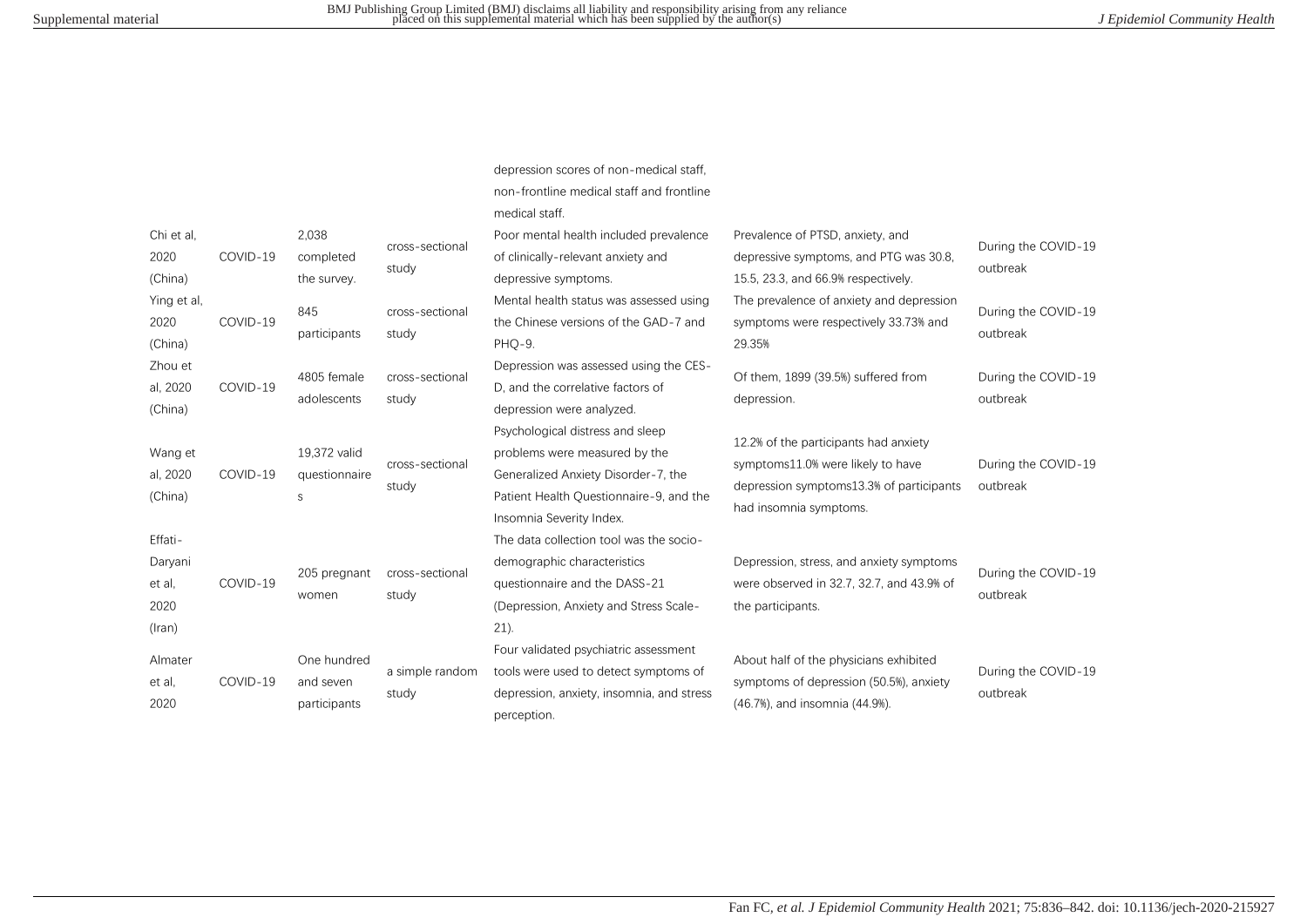(Saudi

Arabia)

| Rossi et   |          |                |                 | Selected outcomes were PTSS.              | PTSS were 37%, 17.3% for depression,            |                                 |
|------------|----------|----------------|-----------------|-------------------------------------------|-------------------------------------------------|---------------------------------|
|            | COVID-19 | 8147           | cross-sectional | depression, anxiety, insomnia, perceived  | 20.8% for anxiety, 7.3% for insomnia, 21.8%     | During the COVID-19             |
| al, 2020   |          | individuals    | study           | stress, and adjustment disorder           | for high perceived stress and 22.9% for         | outbreak                        |
| (Italy)    |          |                |                 | symptoms (ADS).                           | adjustment disorder.                            |                                 |
|            |          |                |                 | The survey collected socio-demographic    |                                                 |                                 |
| Paz et al, |          | A total of 759 |                 | information and severity of depressive    | 20.3% presented moderate to severe              |                                 |
| 2020       | COVID-19 | patients       | cross-sectional | symptoms using the Patient Health         | symptoms of depression and 22.5% of<br>anxiety. | During the COVID-19<br>outbreak |
| (Latin     |          | completed      | study           | Ouestionnaire-9 and anxiety symptoms      |                                                 |                                 |
| America)   |          |                |                 | through the Generalized Anxiety           |                                                 |                                 |
|            |          |                |                 | Disorder-7.                               |                                                 |                                 |
| Peng et    |          | 2237           | cross-sectional | The SDS for depression, SAS for anxiety,  | The prevalence of depressive symptom            | During the COVID-19             |
| al, 2020   | COVID-19 | individuals    | study           | the PSQI for sleep quality, and the IES-R | was 6.21% in quarantined individuals.           | outbreak                        |
| (China)    |          |                |                 | for PTSS.                                 |                                                 |                                 |
| Tee et al, |          | A total of     |                 |                                           | 16.3% of respondents rated the                  |                                 |
| 2020       |          | 1879           | cross-sectional |                                           | psychological impact as moderate-to-            | During the COVID-19             |
| (Philippin | COVID-19 | completed      | study           | The DASS-21 and the IES-R ratings.        | severe; 16.9% reported depressive               | outbreak                        |
| es)        |          | online         |                 |                                           | symptoms; 28.8% had anxiety levels; and         |                                 |
|            |          | surveys        |                 |                                           | 13.4% had stress levels.                        |                                 |
|            |          |                |                 | The nine-item PHQ-9 was used to screen    | The prevalence of depressive symptoms,          |                                 |
| Imran et   |          | 10,178         | cross-sectional | and measure the severity of symptoms of   | generalized anxiety disorder and acute          | During the COVID-19             |
| al, 2020   | COVID-19 | postgraduate   | study           | depression. SASRO questionnaire was       | stress disorder were 26.4%, 22.6% and 4.4%,     | outbreak                        |
| (Pakistan) |          | trainees       |                 | used to measure residents acute stress in | respectively.                                   |                                 |
|            |          |                |                 | accordance with Diagnostic and            |                                                 |                                 |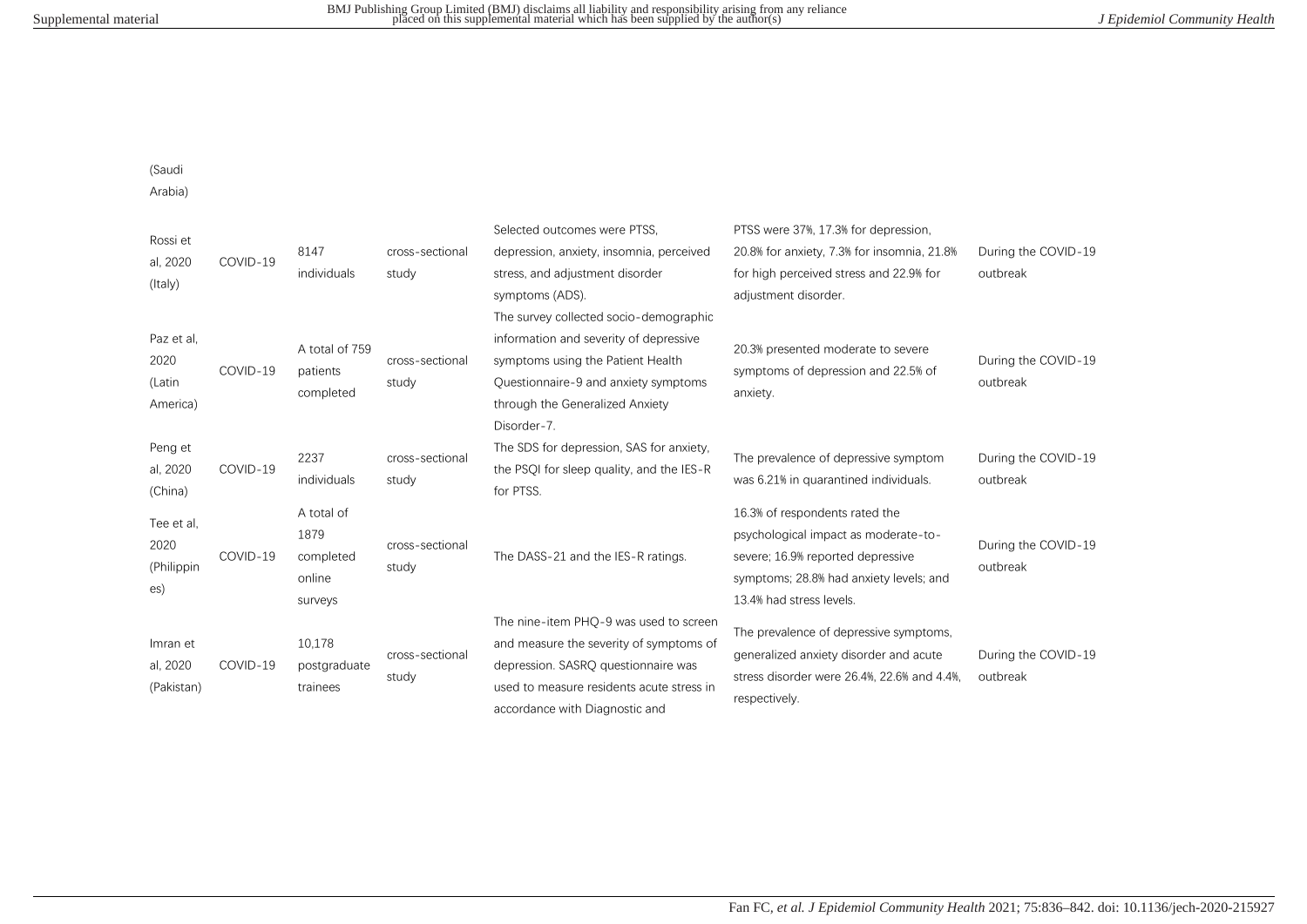|                      |          |               |                 | Statistical Manual of Mental Disorders,    |                                              |                     |
|----------------------|----------|---------------|-----------------|--------------------------------------------|----------------------------------------------|---------------------|
|                      |          |               |                 | fourth edition, criteria for acute stress  |                                              |                     |
|                      |          |               |                 | disorder.                                  |                                              |                     |
|                      |          |               |                 | Socio-demographic data were collected      |                                              |                     |
|                      |          |               |                 | in addition to four validated scales: CAGE | The prevalence of anxiety was 71.3%, the     |                     |
| Passos et            | COVID-19 | 550           | cross-sectional | (acronym cut-annoyed-guilty-eye)           | prevalence of depression was 24.7% and       | During the COVID-19 |
| al, 2020             |          | participants, | study           | Ouestionnaire, Satisfaction with Life      | 23.8% of the sample had both depression      | outbreak            |
| (Portugal)           |          |               |                 | Scale, Generalized Anxiety Disorder-7      | and anxiety.                                 |                     |
|                      |          |               |                 | and Patient Health Questionnaire-2.        |                                              |                     |
|                      |          |               |                 | Self-reported mental health scales         |                                              |                     |
| Huang et             | COVID-19 | A total of    | cross-sectional | including the Patient Health               | 17.2% people indicated the prevalence of     | During the COVID-19 |
| al, 2020<br>(China)  |          | 6261 people   | study           | Questionnaire and Self-Rating Anxiety      | depression, 13.5% of participants were       | outbreak            |
|                      |          |               |                 | Scale were included.                       | considered to have anxiety.                  |                     |
|                      |          |               |                 | Symptoms of anxiety and depression         | The prevalence of anxiety and depression     |                     |
| Zhang et<br>al, 2020 | COVID-19 | 123.768       | cross-sectional | were measured by the Zung's Self-Rating    | symptoms was 3.4% and 22.8%.                 | During the COVID-19 |
| (China)              |          | workers       | study           | Anxiety Scale and Self-Rating Depression   |                                              | outbreak            |
|                      |          |               |                 | Scale.                                     | respectively.                                |                     |
|                      |          |               |                 |                                            | 5.3%, 6.8%, 2.4%, 2.6%, and 0.9% of pregnant |                     |
|                      |          |               |                 | The mental health status was assessed by   | women were identified to have symptoms       |                     |
| Zhou et              |          |               |                 | patient health questionnaire, generalized  | of depression, anxiety, physical             |                     |
| al, 2020             | COVID-19 | 859           | cross-sectional | anxiety disorder scale, insomnia severity  | discomfort, insomnia, and PTSD,              | During the COVID-19 |
|                      |          | respondents   | study           | index, somatization subscale of the        | respectively. The corresponding              | outbreak            |
| (China)              |          |               |                 | symptom checklist 90, and PTSD             | prevalence rates among non-pregnant          |                     |
|                      |          |               |                 | checklist-5.                               | women were 17.5%, 17.5%, 2.5%, 5.4%, 5.7%,   |                     |
|                      |          |               |                 |                                            | respectively.                                |                     |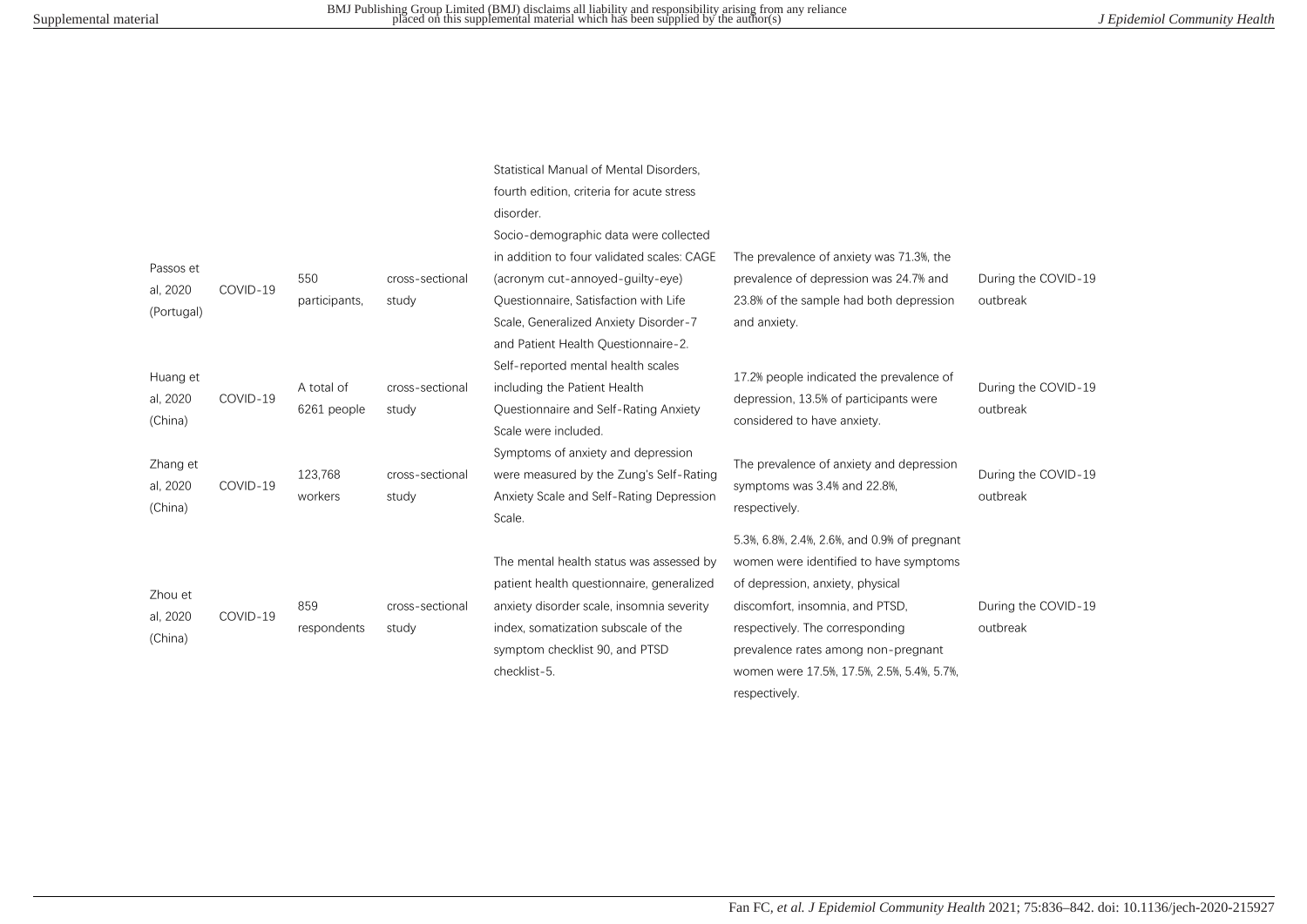| Huang et<br>al, 2020<br>(China)         | COVID-19 | A total of<br>1,172<br>respondents           | cross-sectional<br>study | All subjects were evaluated with the 7-<br>item GAD-7 scale, the somatization<br>subscale of the SCL-90-R, and the 7-item<br>ISI.                                                                    | The percentages of anxiety, somatization,<br>and insomnia were 33.02%, 7.59%, and<br>24.66%, respectively.                                | During the COVID-19<br>outbreak |
|-----------------------------------------|----------|----------------------------------------------|--------------------------|------------------------------------------------------------------------------------------------------------------------------------------------------------------------------------------------------|-------------------------------------------------------------------------------------------------------------------------------------------|---------------------------------|
| Hong et<br>al, 2020<br>(China)          | COVID-19 | 4,692 nurses                                 | cross-sectional<br>study | PHQ-9 was used to assess the<br>depression symptoms, GAD-7 was used<br>to evaluate anxiety disorders. The PHO-<br>15 was applied to assess somatic<br>symptoms.                                      | 9.4% were considered to have depressive<br>symptoms, 8.1% represented anxiety, and<br>42.7% had somatic symptom.                          | During the COVID-19<br>outbreak |
| Liu et al,<br>2020<br>(China)           | COVID-19 | 2,031<br>respondents                         | cross-sectional<br>study | The 21-item DASS, which is a revised.<br>simplified version of the original DASS<br>developed by Lovibond et al., was used<br>in this study.                                                         | 14.81%, 18.3%, and 9.98% had depression,<br>anxiety and stress symptoms, respectively.                                                    | During the COVID-19<br>outbreak |
| Elkholy et<br>al, 2020<br>(Egypt)       | COVID-19 | 502 HCWs                                     | cross-sectional<br>study | Symptoms of anxiety, insomnia,<br>depression and stress, and analyzing<br>potential risk factors.                                                                                                    | 77.3%, 69.5%, 79.3%, and 83.1% of all<br>participants reported symptoms of<br>anxiety, Insomnia, depression, and stress,<br>respectively. | During the COVID-19<br>outbreak |
| Mrklas et<br>al, 2020<br>(Canada)       | COVID-19 | 5990<br>respondents                          | cross-sectional<br>study | Self-reported stress, anxiety, depression,<br>and contamination/hand hygiene<br>obsessive-compulsive symptoms.                                                                                       | Anxiety, and depression symptoms were<br>85.6%, 47.0%, and 44.0%, respectively.                                                           | During the COVID-19<br>outbreak |
| Khan et<br>al, 2020<br>(Banglade<br>sh) | COVID-19 | 505 college<br>and<br>university<br>students | cross-sectional<br>study | Data was collected by using online<br>questionnaire including DASS 21 and IES.<br>Descriptive analysis and bivariate linear<br>regression were performed to examine<br>the association of variables. | 28.5 % of the respondents had stress,<br>33.3% anxiety, 46.92% depression from<br>mild to extremely severe.                               | During the COVID-19<br>outbreak |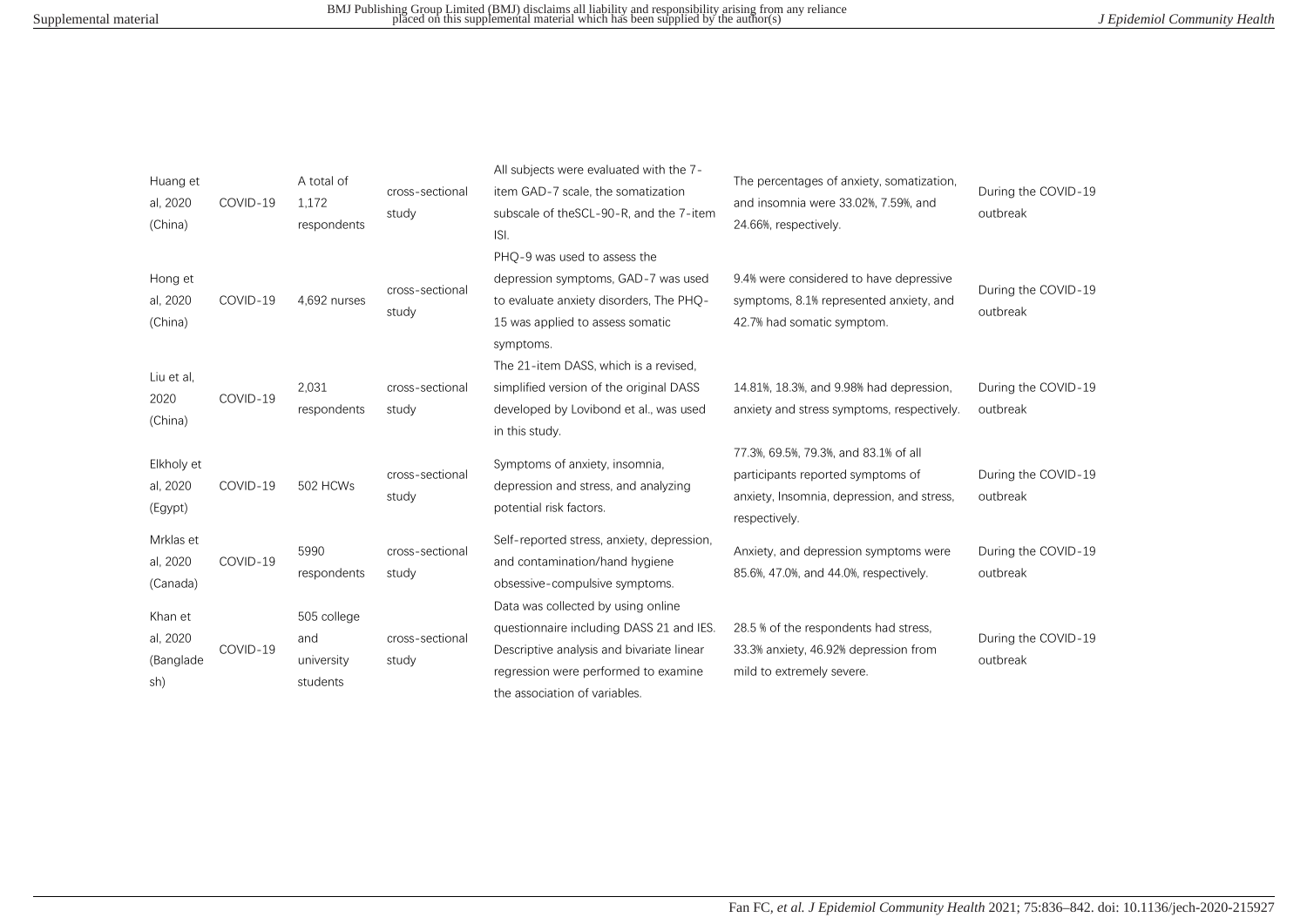|            |          |                |                 | Demographic data, questions on COVID-       |                                            |                     |
|------------|----------|----------------|-----------------|---------------------------------------------|--------------------------------------------|---------------------|
| Gupta et   |          |                | cross-sectional | 19 and scores of the Hospital Anxiety and   | The prevalence of anxiety and depressive   | During the COVID-19 |
| al, 2020   | COVID-19 | 1124 HCWs.     | study           | Depression Scale were analyzed using        | symptoms were reported as 37.2% and        | outbreak            |
| (India)    |          |                |                 | the chi-square test (Bonferroni             | 31.4%, respectively.                       |                     |
|            |          |                |                 | correction) and binary logistic regression. |                                            |                     |
| Sut et al. |          | 403 pregnant   | cross-sectional | The hospital anxiety and depression scale   | The prevalence of anxiety and depression   | During the COVID-19 |
| 2020       | COVID-19 |                |                 | were used to measure anxiety and            | was 64.5% and 56.3%, respectively.         | outbreak            |
| (Turkey)   |          | women          | study           | depression.                                 |                                            |                     |
|            |          |                |                 | The sociodemographic data form, Patient     | Seven hundred twenty-nine (77.6%)          |                     |
| Sahin et   |          |                | cross-sectional | Health Questionnaire-9, General Anxiety     | participants exhibited depression, 565     | During the COVID-19 |
| al, 2020   | COVID-19 | 939 HCWs       | study           | Disorder-7, Insomnia Severity Index, and    | (60.2%) anxiety, 473 (50.4%) insomnia, and | outbreak            |
| (Turkey)   |          |                |                 | Impact of Event Scale-Revised.              | 717 (76.4%) distress symptoms.             |                     |
|            |          |                |                 | The survey assessed HCWs regarding          |                                            |                     |
| Arafa et   |          |                |                 | their sociodemographic and occupational     | 69% had depression, 58.9% had anxiety,     |                     |
| al, 2020   | COVID-19 | 426 HCWs       | cross-sectional | features, sleeping hours, and               | 55.9% had stress, and 37.3% had            | During the COVID-19 |
| (Japan)    |          |                | study           | psychological impacts of the COVID-19       | inadequate sleeping.                       | outbreak            |
|            |          |                |                 | pandemic using the DASS-21.                 |                                            |                     |
| Sandesh    |          |                |                 |                                             | There were 72.3% participants suffered     |                     |
| et al.     |          | A total of 112 | cross-sectional | A carefully structured form was created,    | depression, 85.7% participants suffered    | During the COVID-19 |
| 2020       | COVID-19 | Healthcare     | study           | which included the (DASS-21).               | anxiety, and 90.1% participants were       | outbreak            |
| (Pakistan) |          | Professionals  |                 |                                             | reported stress.                           |                     |
|            |          |                |                 |                                             | the overall prevalence of anxiety,         |                     |
| Wu et al.  |          | A total of     | cross-sectional | Hospital Anxiety and Depression Scale       | depression, combination of anxiety, and    | During the COVID-19 |
| 2020       | COVID-19 | 24,789         | study           | (HADS) to estimate the prevalence of        | depression were 51.6%, 47.5%, and 24.5%,   | outbreak            |
| (China)    |          | respondents    |                 | anxiety and depression were used.           | respectively.                              |                     |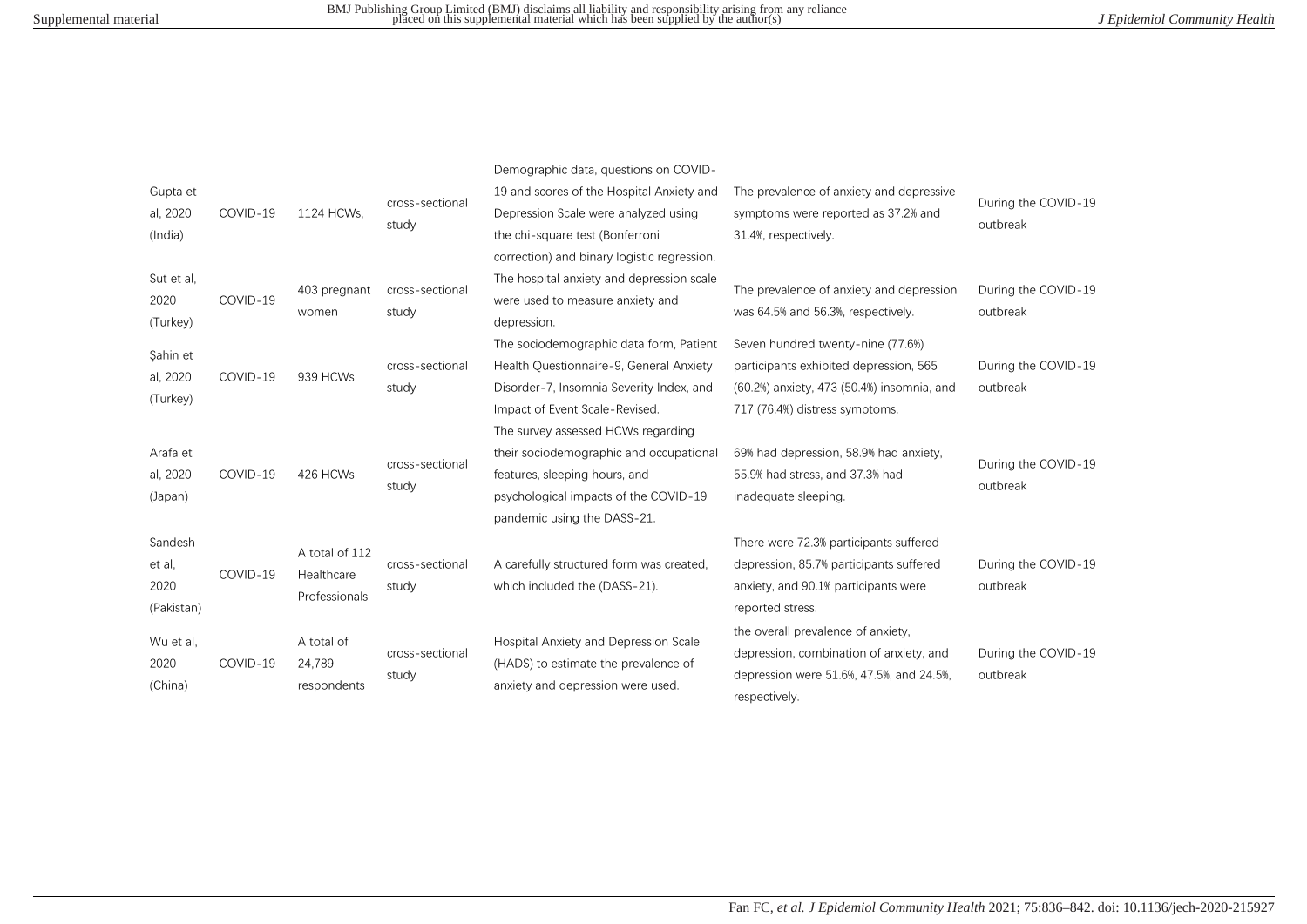Parra‐

| Saavedra<br>et al,<br>2020                | COVID-19 | A total of<br>1021 patients                 | cross-sectional<br>study | The questions evaluated demographic,<br>knowledge, psychological symptoms, and<br>attitudes data regarding the COVID-19                                                                              | 50.4% of the entire cohort reporting<br>symptoms of anxiety, 49.1% insomnia, and<br>25% reporting depressive symptoms.                                                   | During the COVID-19<br>outbreak |
|-------------------------------------------|----------|---------------------------------------------|--------------------------|------------------------------------------------------------------------------------------------------------------------------------------------------------------------------------------------------|--------------------------------------------------------------------------------------------------------------------------------------------------------------------------|---------------------------------|
| (Colombi<br>a)<br>Ferná                   |          |                                             |                          | pandemic.<br>Psychological distress clusters were                                                                                                                                                    | Phobic-Anxiety (41.3%), Anxiety (31.8%),                                                                                                                                 |                                 |
| ndez et<br>al, 2020<br>(Argentin<br>a)    | COVID-19 | The data ( $n =$<br>4408) was<br>collected  | cross-sectional<br>study | determined using latent profile analysis<br>on a wide-range of symptoms using the<br>complete Brief-Symptom Inventory-53.                                                                            | Depression (27.5%), General-Distress<br>(27.1%), Obsession-Compulsion (25.1%)<br>and Hostility (13.7%).                                                                  | During the COVID-19<br>outbreak |
| Suryavans<br>hi et al,<br>2020<br>(India) | COVID-19 | 197<br>healthcare<br>professionals<br>(HCP) | cross-sectional<br>study | Data were collected on demographics.<br>depression, and anxiety using validated<br>tools, quality of life, and perceived<br>stressors.                                                               | A large proportion reported symptoms of<br>depression (92, 47%), anxiety (98, 50%), and<br>low QoL (89, 45%).                                                            | During the COVID-19<br>outbreak |
| Arafa et<br>al, 2020<br>(Japan)           | COVID-19 | 1629 people                                 | cross-sectional<br>study | Sociodemographic characteristics,<br>sleeping hours per day, and<br>psychological disturbances (depression,<br>anxiety, and stress) of participants using<br>the Depression Anxiety Stress Scale-21. | The participants reported a high<br>prevalence of depression (67.1%) anxiety<br>$(53.5\%)$ , stress $(48.8\%)$ , and inadequate<br>sleeping $(< 6 \text{ h/day})$ 23.1%. | During the COVID-19<br>outbreak |
| Essadek<br>et al,<br>2020<br>(France)     | COVID-19 | 8004 French<br>students                     | cross-sectional<br>study | Three mental health scales, previously<br>validated in French, were used to<br>measure the level of depression (PHQ-9),<br>anxiety (GAD-7) and distress (IES-R).                                     | 43% of students suffered from depression,<br>39.19% suffered from anxiety and 42.94%<br>from distress.                                                                   | During the COVID-19<br>outbreak |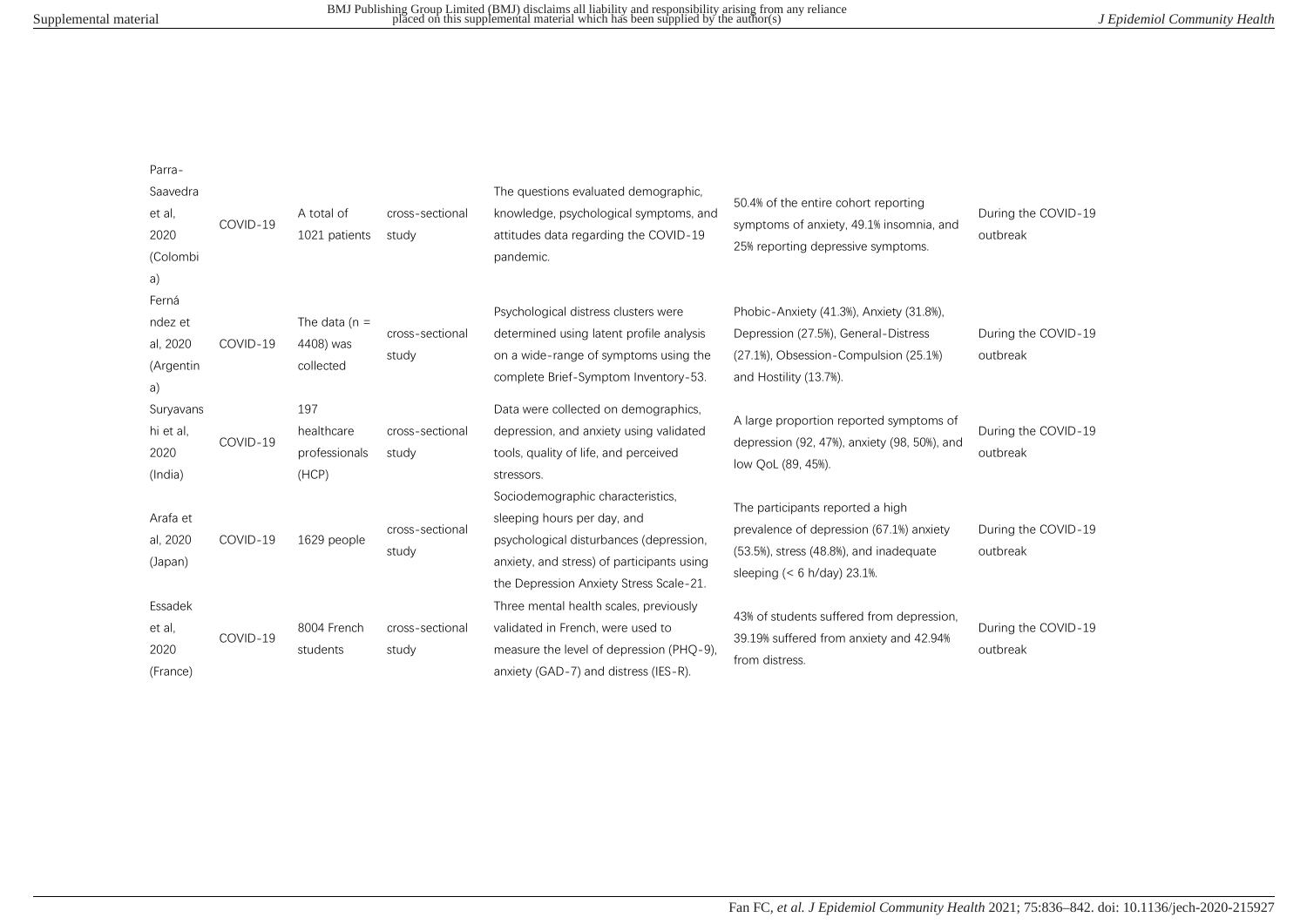| Liu et al.<br>2020<br>(China)         | COVID-19 | A total of<br>1090 medical<br>staff                    | cross-sectional<br>study | The questionnaire included PSS-10,<br>GAD-7 and PHO-9.                                                                                                                     | The estimated self-reported rates of<br>anxiety symptoms, depression symptoms<br>and both of the two were 13.3%, 18.4% and<br>23.9% respectively.                                           | During the COVID-19<br>outbreak |
|---------------------------------------|----------|--------------------------------------------------------|--------------------------|----------------------------------------------------------------------------------------------------------------------------------------------------------------------------|---------------------------------------------------------------------------------------------------------------------------------------------------------------------------------------------|---------------------------------|
| Caillet et<br>al, 2020<br>(France)    | COVID-19 | Two hundred<br>and eight<br>people                     | cross-sectional<br>study | The HADS and IES-R was used.                                                                                                                                               | The incidence of anxiety and depression<br>were 48% and 16%, respectively. PTSD<br>symptoms were present in 27% of<br>respondents.                                                          | During the COVID-19<br>outbreak |
| Giusti et<br>al, 2020<br>(Italy)      | COVID-19 | Three<br>hundred and<br>thirty health<br>professionals | cross-sectional<br>study | Socio-demographic data, COVID-19<br>emergency-related work and<br>psychological factors, state anxiety,<br>psychological distress, post-traumatic<br>symptoms and burnout. | Two hundred and thirty-five health<br>professionals (71.2%) had scores of state<br>anxiety, 26.8% had depression, 31.3% of<br>anxiety, 34.3% of stress, 36.7% of post-<br>traumatic stress. | During the COVID-19<br>outbreak |
| Su et al.<br>2020<br>(China)          | COVID-19 | 403 residents<br>in.                                   | cross-sectional<br>study | The prevalence of anxiety (defined as<br>Generalized Anxiety Disorder-7 score ≥<br>$5)$ .                                                                                  | prevalence of anxiety was 37.7%.                                                                                                                                                            | During the COVID-19<br>outbreak |
| Zhou et<br>al, 2020<br>(China)        | COVID-19 | 11,835<br>adolescents                                  | cross-sectional<br>study | Insomnia, depression, and anxiety<br>symptoms using the PSQI, the PHQ-9,<br>and the GAD-7 questionnaires,<br>respectively.                                                 | the prevalence of insomnia symptoms<br>during part was 23.2%.                                                                                                                               | During the COVID-19<br>outbreak |
| M.Sc et<br>al, 2020<br>(Camerou<br>n) | COVID-19 | The sample<br>size was 292                             | cross-sectional<br>study | The diagnosis of anxiety and depression<br>was made by the HAD (Hospital Anxiety<br>and Depression scale).                                                                 | The symptoms of anxiety ranging from<br>mild to severe and those of depression<br>was 42.20% and 43.50% respectively.                                                                       | During the COVID-19<br>outbreak |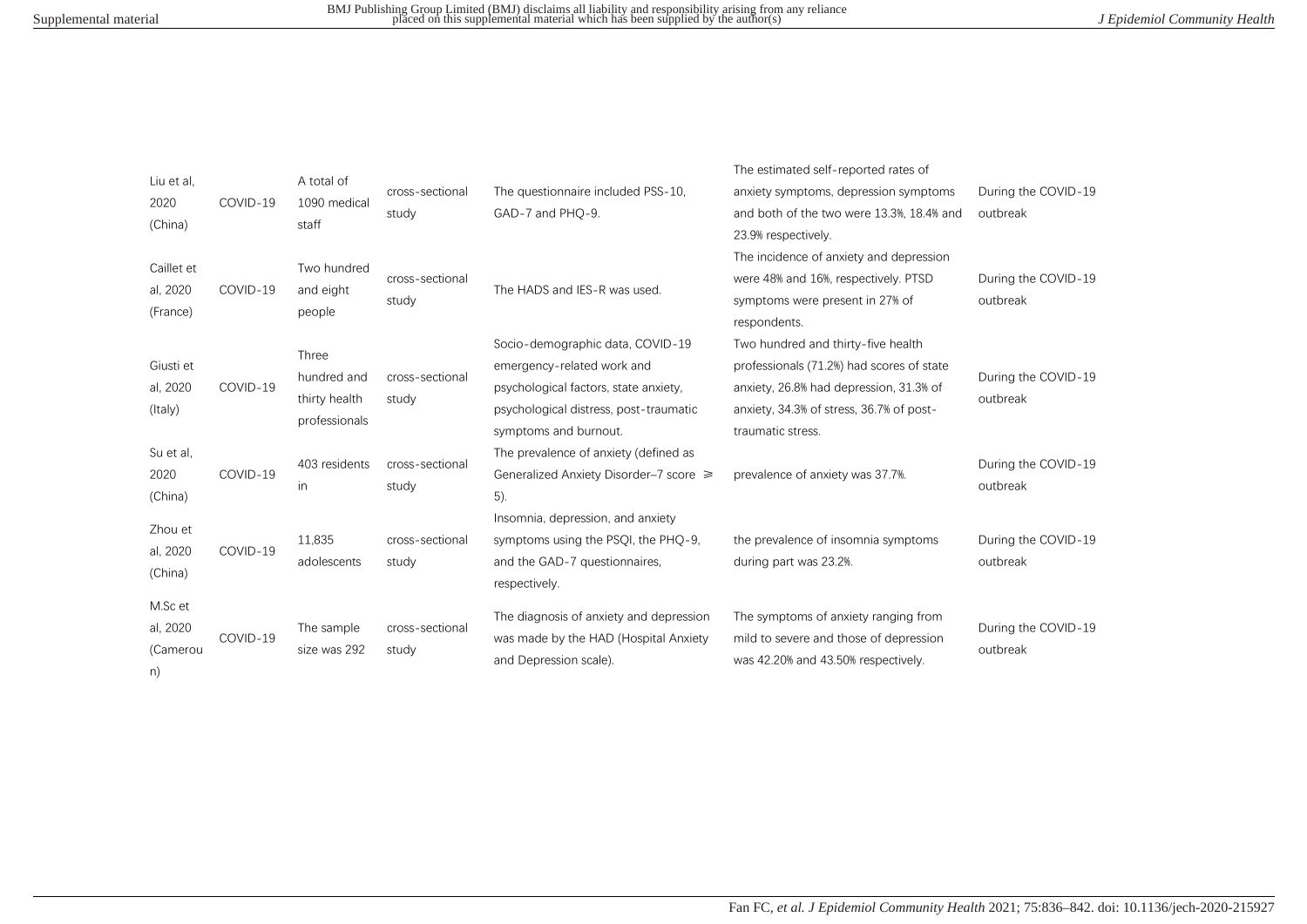| Prasad et<br>al, 2020<br>(USA)           | COVID-19 | 347 survey<br>responses             | cross-sectional<br>study | The survey incorporated a variety of<br>validated mental health assessment tools<br>to measure participant burnout (Mini-Z<br>assessment), anxiety (Generalized Anxiety<br>Disorder-7), distress (Impact of Event<br>Scale), and depression (Patient Health<br>Ouestionnaire-2). | A total of 30.0% respondents reported<br>symptoms of burnout; 69.5%, symptoms of<br>anxiety; 84.1%, symptoms of at least mild<br>distress; and 22.8%, symptoms of<br>depression. | During the COVID-19<br>outbreak |
|------------------------------------------|----------|-------------------------------------|--------------------------|----------------------------------------------------------------------------------------------------------------------------------------------------------------------------------------------------------------------------------------------------------------------------------|----------------------------------------------------------------------------------------------------------------------------------------------------------------------------------|---------------------------------|
| Li et al,<br>2020<br>(China)             | COVID-19 | 88611<br>teachers                   | cross-sectional<br>study | Anxiety was assessed by using GAD-7.                                                                                                                                                                                                                                             | The overall prevalence of anxiety was<br>13.67%.                                                                                                                                 | During the COVID-19<br>outbreak |
| Azoulay<br>et al,<br>2020<br>(France)    | COVID-19 | 1058<br>respondents                 | cross-sectional<br>study | The Hospital Anxiety and Depression<br>Scale and the Peritraumatic Dissociative<br>Experience Questionnaire were used.                                                                                                                                                           | The prevalence of symptoms of anxiety,<br>depression, and peritraumatic dissociation<br>was 50.4%, 30.4%, and 32%, respectively.                                                 | During the COVID-19<br>outbreak |
| Teng et<br>al, 2020<br>(China)           | COVID-19 | 2614<br>participants                | cross-sectional<br>study | Depression in first-line staff was assessed<br>by the PHO-9. The SAS was used to<br>assess anxiety in the front-line staff.                                                                                                                                                      | anxiety (23.4%), depression (50.0%), and<br>fatigue (73.7%) to be common in frontline<br>workers.                                                                                | During the COVID-19<br>outbreak |
| Banna et<br>al, 2020<br>(Banglade<br>sh) | COVID-19 | A total of<br>1,427<br>participants | cross-sectional<br>study | Their mental health was assessed by the<br>DASS-21 measure.                                                                                                                                                                                                                      | 59.7% suffered from stress symptoms,<br>33.7% of participants reported symptoms<br>of anxiety, more than half (57.9%) of the<br>depressive symptoms.                             | During the COVID-19<br>outbreak |
| Liang et<br>al, 2020<br>(China)          | COVID-19 | 570<br>participants                 | cross-sectional<br>study | The diagnosis of PTSD was done by using<br>the PCL-C.                                                                                                                                                                                                                            | 12.8% of all participants with the<br>symptoms of PTSD.                                                                                                                          | During the COVID-19<br>outbreak |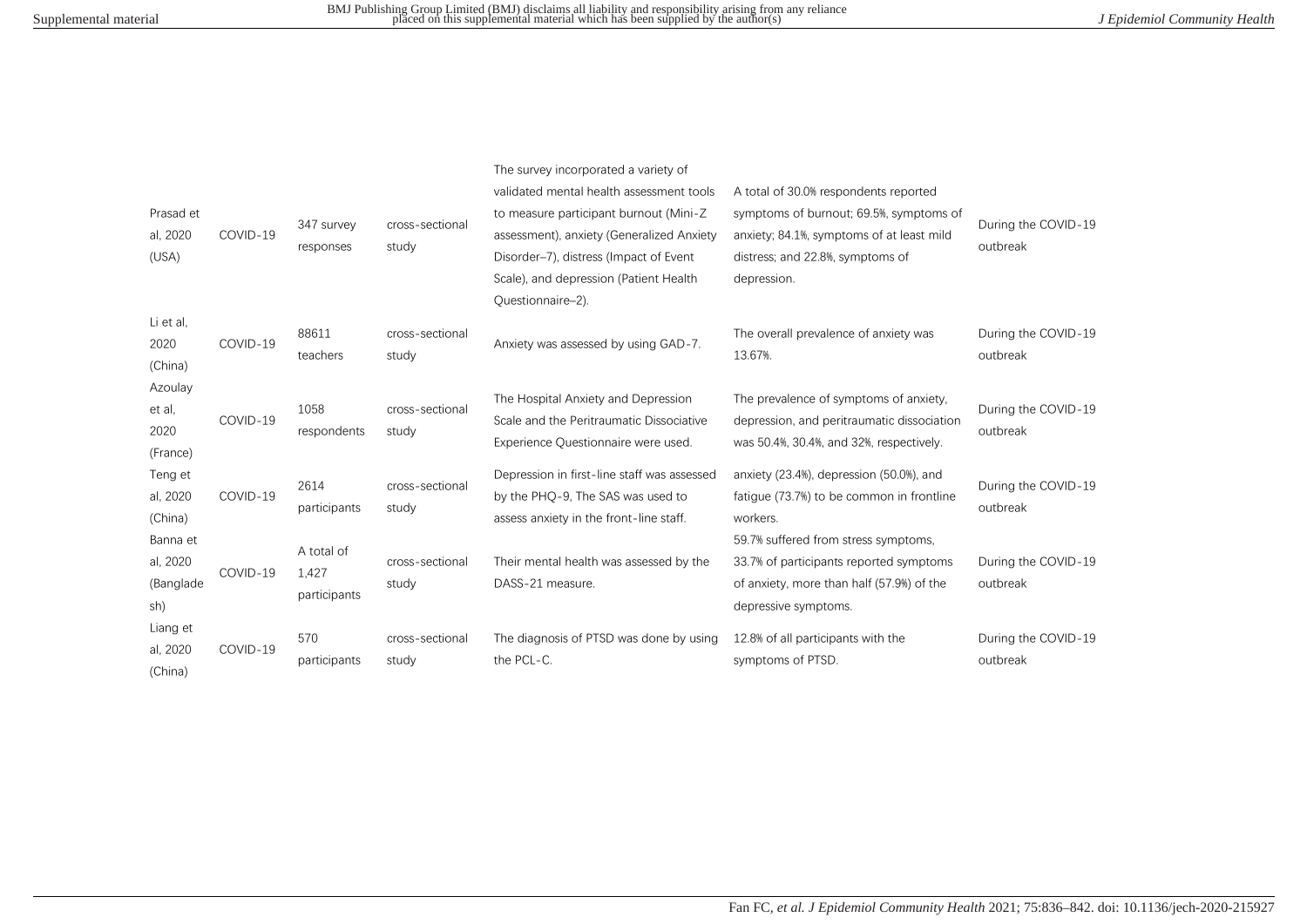| Yáñez et<br>al, 2020<br>(China)                | COVID-19    | 303<br>healthcare<br>workers                       | cross-sectional<br>study                         | Healthcare workers' anxiety, distress, and<br>turnover intention were assessed using<br>the seven-item GAD-7 scale, 48 the K6,<br>49 and the two-item turnover intention<br>scale, 50 respectively.   | 21.7% healthcare workers in Peru<br>experienced severe anxiety, whereas 26.1%<br>of them experienced severe mental<br>distress. | During the COVID-19<br>outbreak                                 |
|------------------------------------------------|-------------|----------------------------------------------------|--------------------------------------------------|-------------------------------------------------------------------------------------------------------------------------------------------------------------------------------------------------------|---------------------------------------------------------------------------------------------------------------------------------|-----------------------------------------------------------------|
| Li et al.<br>2020<br>(China)                   | COVID-19    | A total of<br>1109<br>participants                 | cross-sectional<br>study                         | 28-item General Health Questionnaire,<br>22-item Impact of Events Scale-Revised<br>and 28-item Brief Coping Inventory to<br>measure their psychiatric disorders, PTSD<br>level and coping strategies. | 42.65% and 67.09% self-reported<br>psychiatric disorders and high PTSD level.<br>respectively.                                  | During the COVID-19<br>outbreak                                 |
| Zhan et<br>al, 2020<br>(China)                 | COVID-19    | Participants<br>were 1,794<br>front-line<br>nurses | cross-sectional<br>study                         | The Ascension Insomnia Scale, Fatigue<br>Scale-14 and Perceived Stress Scale were<br>used.                                                                                                            | The prevalence of insomnia among<br>participants was 52.8%.                                                                     | During the COVID-19<br>outbreak                                 |
| Chang et<br>al, 2020<br>(Korea)                | COVID-19    | 64 patients                                        | cross-sectional<br>study                         | The participants and evaluated the<br>presence of PTSD using the PCL-5 based<br>on the DSM-5.                                                                                                         | The prevalence<br>rate of PTSD was 20.3% in patients.                                                                           | During the COVID-19<br>outbreak                                 |
| Lee et al,<br>2006<br>(Hong<br>Kong,<br>China) | <b>SARS</b> | 146<br>participants                                | cross-sectional<br>study                         | PTSD, Depression                                                                                                                                                                                      | 14.1% of older people and 13.9% of<br>residents developed signs of probable<br>PTSD.                                            | After the period of the<br><b>SARS</b> outbreak                 |
| Lee et al.<br>2018<br>(Korea)                  | <b>MERS</b> | 72 survivors<br>consented to<br>be<br>registered.  | multi-centered<br>prospective<br>follow-up study | chronic fatigue, depressive symptoms,<br>and PTSS.                                                                                                                                                    | The prevalence rates of CFS, depression,<br>and PTSD were 32.7%, 17.3%, and 26.9%,<br>respectively.                             | 12 months (T1) and 18<br>months (T2) after the<br>MERS outbreak |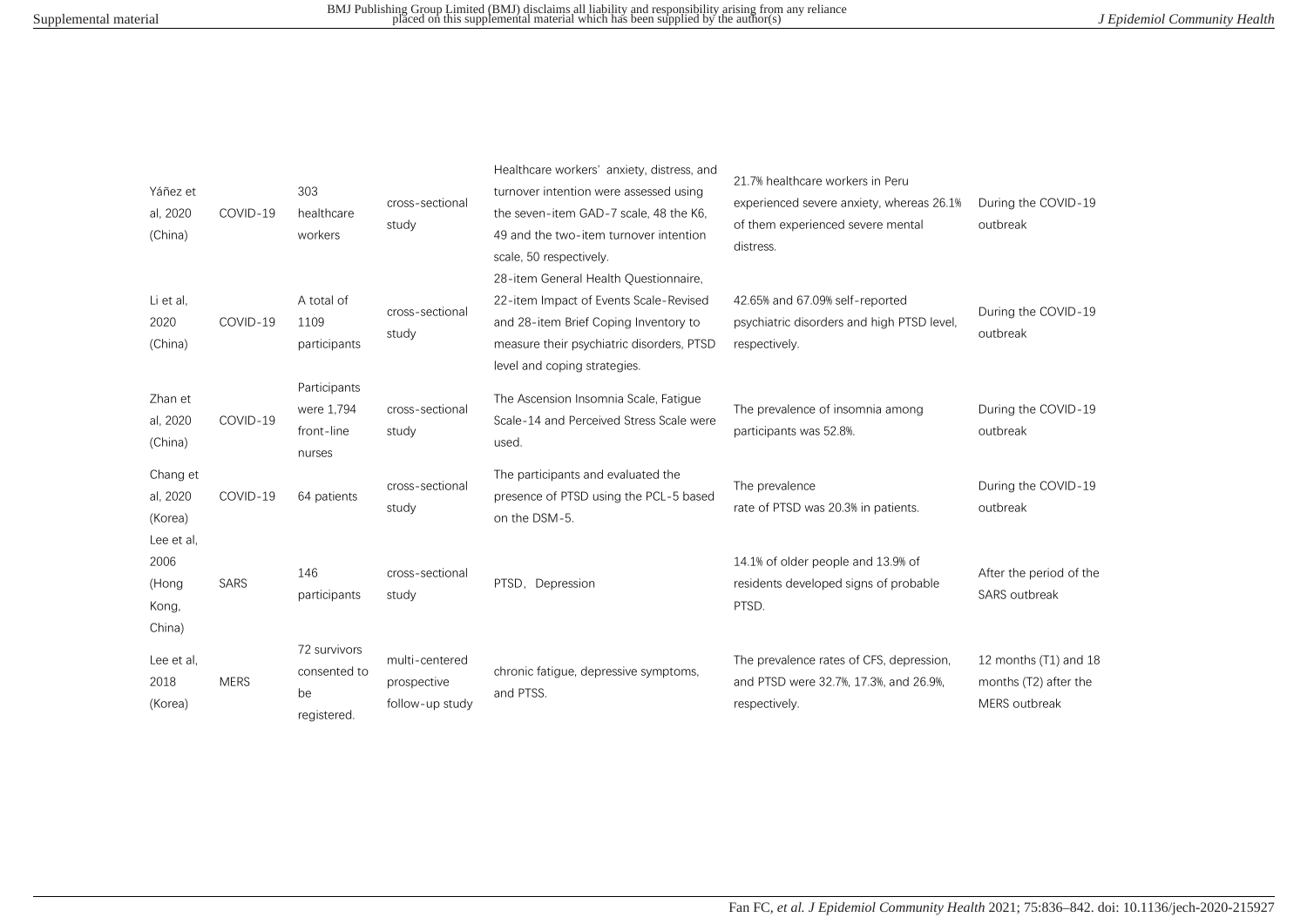| Chan et<br>al, 2006<br>(Hong<br>Kong,<br>China) | <b>SARS</b> | elder(n=NA)                                    | Poisson<br>Regression<br>Model | Suicide rate in Hong Kong.                                                                                                                                                                                                                                                                       | The elderly suicide rate increased to<br>37.46/100,000 in 2003.                                                                                                                                                                                                                           | <b>NA</b>                                            |
|-------------------------------------------------|-------------|------------------------------------------------|--------------------------------|--------------------------------------------------------------------------------------------------------------------------------------------------------------------------------------------------------------------------------------------------------------------------------------------------|-------------------------------------------------------------------------------------------------------------------------------------------------------------------------------------------------------------------------------------------------------------------------------------------|------------------------------------------------------|
| Zheng et<br>al, 2006<br>(Japan)                 | <b>SARS</b> | 619 students<br>from<br>mainland<br>China      | cross-sectional<br>study       | The impact of the 2003 SARS outbreak<br>on Chinese students living in Japan.                                                                                                                                                                                                                     | The results showed approximately 60% of<br>the respondents felt an impact of SARS on<br>college life                                                                                                                                                                                      | During the SARS<br>outbreak                          |
| Mak et al.<br>2009<br>(Hong<br>Kong,<br>China)  | SARS        | Ninety<br>subjects were<br>recruited,          | cohort study                   | Psychiatric morbidities were assessed by<br>the Structured Clinical Interview for<br>DSM-IV, the Impact of Events Scale-<br>Revised and the Hospital Anxiety and<br>Depression Scale. Functional outcomes<br>were assessed by the Medical Outcomes<br>Study 36-Item Short-Form Health<br>Survey. | Post-SARS cumulative incidence of DSM-<br>IV psychiatric disorders was 58.9%. Current<br>prevalence for any psychiatric disorder at<br>30 months post-SARS was 33.3%. One-<br>fourth of the patients had post-traumatic<br>stress disorder (PTSD), and 15.6% had<br>depressive disorders. | 30 months after the<br>SARS outbreak                 |
| Wing et<br>al, 2012<br>(Hong<br>Kong,<br>China) | <b>SARS</b> | A total of 369<br>Chinese<br>SARS<br>survivors | case-control<br>study          | Physical, sleep, or psychiatric disorders                                                                                                                                                                                                                                                        | Survivors who reported varying rates of<br>posttraumatic stress disorder (30-40%),<br>depression (25%), and fatigue symptoms<br>(50%).                                                                                                                                                    | After a mean post-<br>SARS duration of 39<br>months. |
| Jeong et<br>al, 2016<br>(Korea)                 | <b>MERS</b> | 1,692<br>patients.<br>1,656 were<br>not        | A retrospective<br>survey      | Anxiety symptoms were evaluated with<br>the Generalized Anxiety Disorder 7-item<br>scale and anger was assessed with the<br>State-Trait Anger Expression Inventory at                                                                                                                            | In isolated people during isolation, 7.6%<br>had symptoms of anxiety and 16.6% had<br>feelings of anger. At four to six months<br>after release from isolation, anxiety                                                                                                                   | During the isolation<br>period.                      |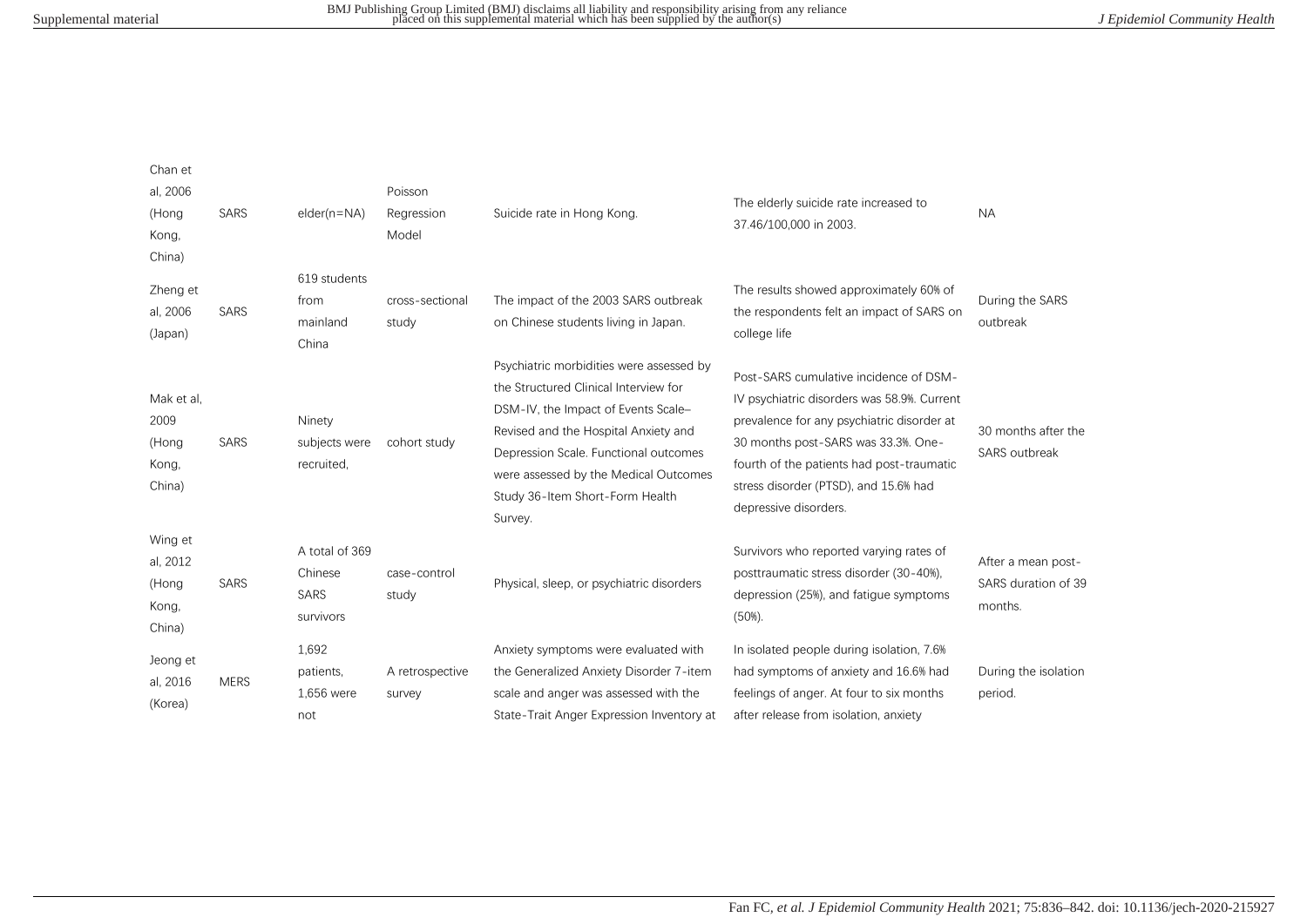|                                                |             | diagnosed<br>with MERS.                                                                                                         |                                                        | four to six months after release from<br>isolation for MERS.                                                                         | symptoms were observed in 3.0%. Feelings<br>of anger were present in 6.4%.                                                                                                                                                                                                                                            |                                                |
|------------------------------------------------|-------------|---------------------------------------------------------------------------------------------------------------------------------|--------------------------------------------------------|--------------------------------------------------------------------------------------------------------------------------------------|-----------------------------------------------------------------------------------------------------------------------------------------------------------------------------------------------------------------------------------------------------------------------------------------------------------------------|------------------------------------------------|
| Lam et al.<br>2009<br>(Hong<br>Kong,<br>China) | <b>SARS</b> | 233 survivors                                                                                                                   | semi structured<br>clinical interview                  | Psychiatric illnesses, chronic fatigue                                                                                               | Over 40% of the respondents had active<br>psychiatric illnesses, and 27.1% met the<br>modified 1994 Centers for Disease Control<br>and Prevention criteria for chronic fatigue<br>syndrome.                                                                                                                           | mean period of time<br>after SARS, 41.3 months |
| Lung et<br>al, 2009<br>(Taiwan,<br>China)      | <b>SARS</b> | 127 HCWs                                                                                                                        | A Follow-up<br>Study                                   | The psychological impact of SARS bio-<br>disaster                                                                                    | 15.4% showed mental symptoms, and<br>84.6% did not show obvious symptoms.                                                                                                                                                                                                                                             | one-year follow-up                             |
| Wu et al,<br>2005<br>(Hong<br>Kong,<br>China)  | <b>SARS</b> | 195 adult<br>patients                                                                                                           | case-control<br>study                                  | This study examined the occurrence rate<br>and associated risk factors for PTSD.<br>anxiety, and depression among SARS<br>survivors. | 14% met the cutoff for the Anxiety<br>subscale: 18% met the cutoff for the<br>Depression subscale.                                                                                                                                                                                                                    | 1 month after their<br>discharge               |
| Su et al,<br>2007<br>(Taiwan,<br>China)        | <b>SARS</b> | <b>SARS</b> units<br>( $[n = 44]$ and<br>SARS ICU [n<br>$= 26$ ]) and<br>two non-<br>SARS units<br>(Neurology<br>$[n = 15]$ and | prospective and<br>periodic follow-<br>up design study | PTSD symptoms, sleep quality, and<br>attitude scores                                                                                 | Results showed that depression<br>(38.5% vs. 3.1%) and insomnia (37% vs. 9.7%)<br>were, respectively. Two groups were<br>found in the prevalence of post-traumatic<br>stress symptoms (33% vs. 18.7%), three-<br>unit subjects had significantly higher rate<br>than those in CCU (29.7% vs. 11.8%,<br>respectively). | During the SARS<br>outbreak                    |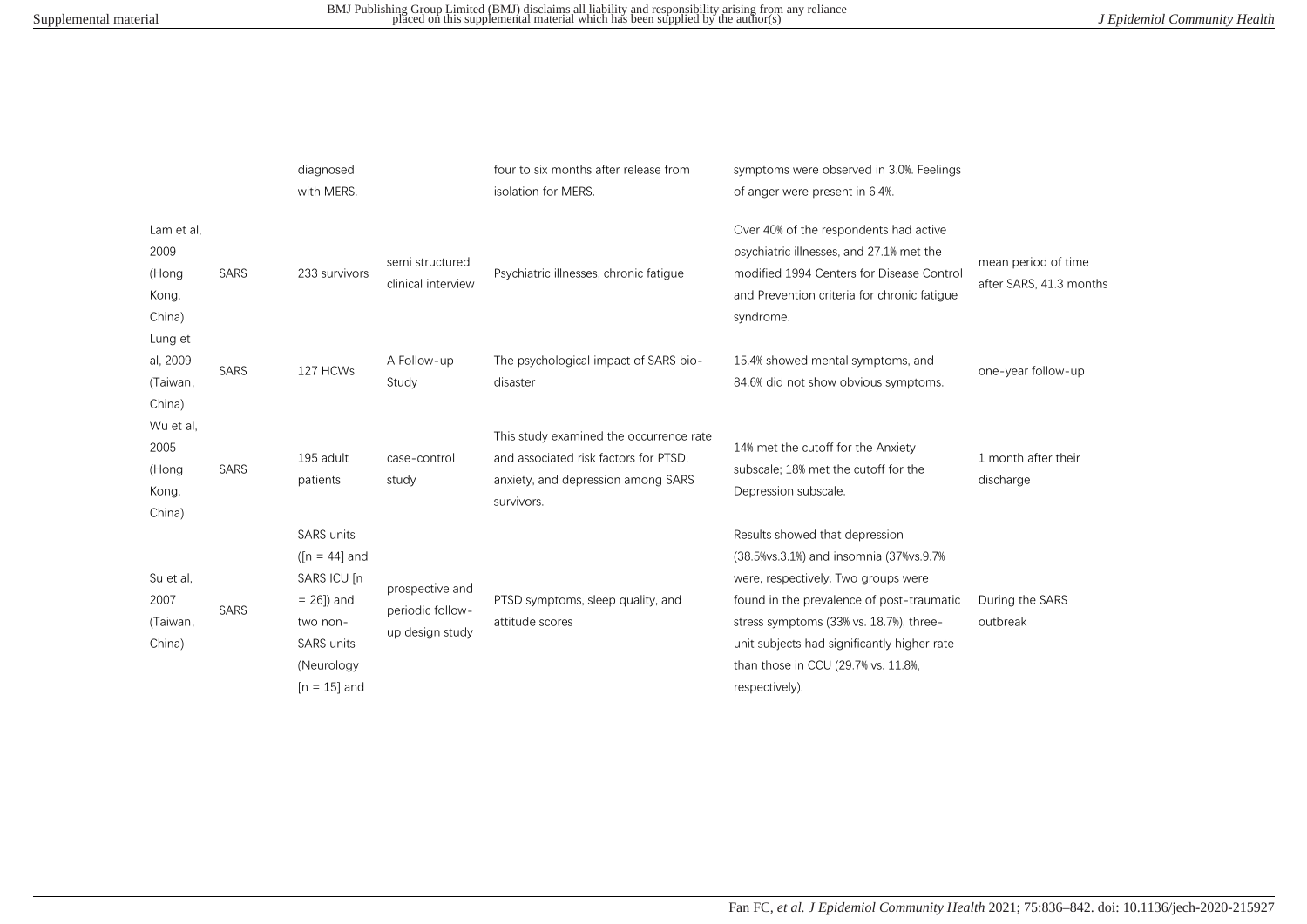CCU  $[n =$ 

17]).)

| Cheng et<br>al, 2004<br>(Hong<br>Kong,<br>China) | <b>SARS</b> | 10 patients<br>with<br>confirmed<br>SARS                                                 | cross-sectional<br>study | 'Mild' psychiatric problem,'severe'<br>psychiatric problems                                                     | Mild psychiatric problems such as anger,<br>anxiety, suicidal ideas and depress<br>reaction 70%, hallucinatory and manic<br>features 30%.   | During the period of<br>the outbreak                                         |
|--------------------------------------------------|-------------|------------------------------------------------------------------------------------------|--------------------------|-----------------------------------------------------------------------------------------------------------------|---------------------------------------------------------------------------------------------------------------------------------------------|------------------------------------------------------------------------------|
| Cheng et<br>al, 2004<br>(Hong<br>Kong,<br>China) | <b>SARS</b> | 180 patients                                                                             | cross-sectional<br>study | The Beck Anxiety Inventory and the Beck<br>Depression Inventory to measure<br>psychological distress.           | About 35% of respondents reported<br>'moderate to severe' or 'severe' ranges<br>of anxiety and/or depressive symptoms.                      | <b>SARS</b> survivors<br>discharged from<br>hospital for 4 weeks or<br>more. |
| Chen et<br>al, 2005<br>(Taiwan,<br>China)        | <b>SARS</b> | SARS<br>exposure<br>$(n=65)$ and<br>low risk of<br><b>SARS</b><br>exposure<br>$(n=45)$ . | cross-sectional<br>study | The symptoms of psychological stress<br>reactions included anxiety, depression,<br>hostility, and somatization. | The results showed that 11% of the nurses<br>surveyed had stress reaction syndrome.                                                         | during the peak of the<br>SARS outbreak in 2003                              |
| Chua et<br>al, 2004<br>(Hong<br>Kong,<br>China)  | SARS        | 271 HCWs<br>from SARS<br>units and 342<br>healthy<br>control<br>subjects                 | cross-sectional<br>study | Psychological effects of SARS                                                                                   | HCWs reported significantly more positive<br>(94%) and more negative psychological<br>effects (89%) from SARS than did control<br>subjects. | During the period of<br>the outbreak                                         |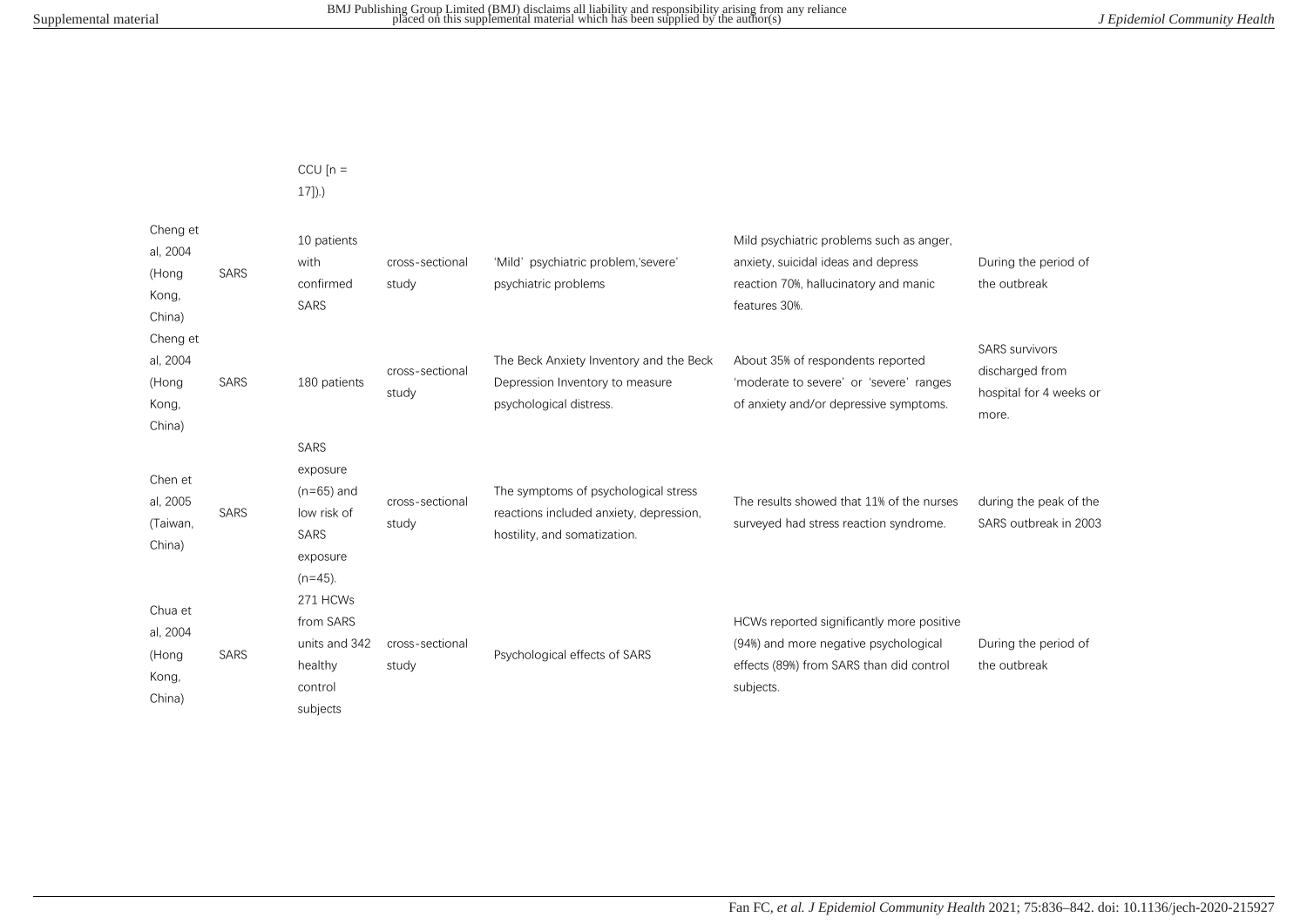| Chong et<br>al, 2004<br>(Taiwan,<br>China)            | <b>SARS</b> | 1257 HCWs                                                                                                       | cross-sectional<br>study | SARS-related stress and its immediate<br>psychological impact and responses<br>among health workers.                                                        | The estimated prevalence of psychiatric<br>morbidity in this sample was 75.3%, and it<br>was higher in the repair phase (80.6%)<br>than in the initial phase (71.3%).                         | During the period of<br>the outbreak          |
|-------------------------------------------------------|-------------|-----------------------------------------------------------------------------------------------------------------|--------------------------|-------------------------------------------------------------------------------------------------------------------------------------------------------------|-----------------------------------------------------------------------------------------------------------------------------------------------------------------------------------------------|-----------------------------------------------|
| Lee et al,<br>2018<br>(Korea)                         | <b>MERS</b> | 73<br>quarantined<br>patients<br>undergoing<br>hemodialysis.<br>After six<br>weeks, to<br>which 77<br>responded | cross-sectional<br>study | The Mini International Neuropsychiatric<br>Interview and Hospital Anxiety and<br>Depression Scale were administered to<br>patients undergoing hemodialysis. | The IES-R identified 42 respondents<br>(54.5%) as having the presence of PTSD-<br>like symptoms, and 31 (40.3%) as being<br>eligible for a diagnosis of PTSD.                                 | During the period of<br>the outbreak          |
| Bonanno<br>et al,<br>2008<br>(Hong<br>Kong,<br>China) | <b>SARS</b> | 997 survivors,                                                                                                  | longitudinal<br>study    | Psychological and physical functioning at<br>each time point was measured using the<br>12-item Medical Outcome Study SF-12.                                 | The relatively high proportion of<br>hospitalized SARS survivors (13%) who<br>exhibited delayed psychological<br>dysfunction.                                                                 | 6, 12, and 18 months<br>after hospitalization |
| Lee et al.<br>2006<br>(Hong<br>Kong,<br>China)        | SARS        | 235<br>consecutive<br>pregnant<br>women<br>recruited and<br>a historical<br>cohort of 939                       | case-control<br>study    | Both cohorts completed standardized<br>rating scales on depression, anxiety, and<br>social support.                                                         | The anxiety level of the SARS cohort was<br>slightly higher than that of the pre-SARS<br>control. No statistical difference was found<br>between the depression levels of the two<br>cohorts. | During the period of<br>the outbreak          |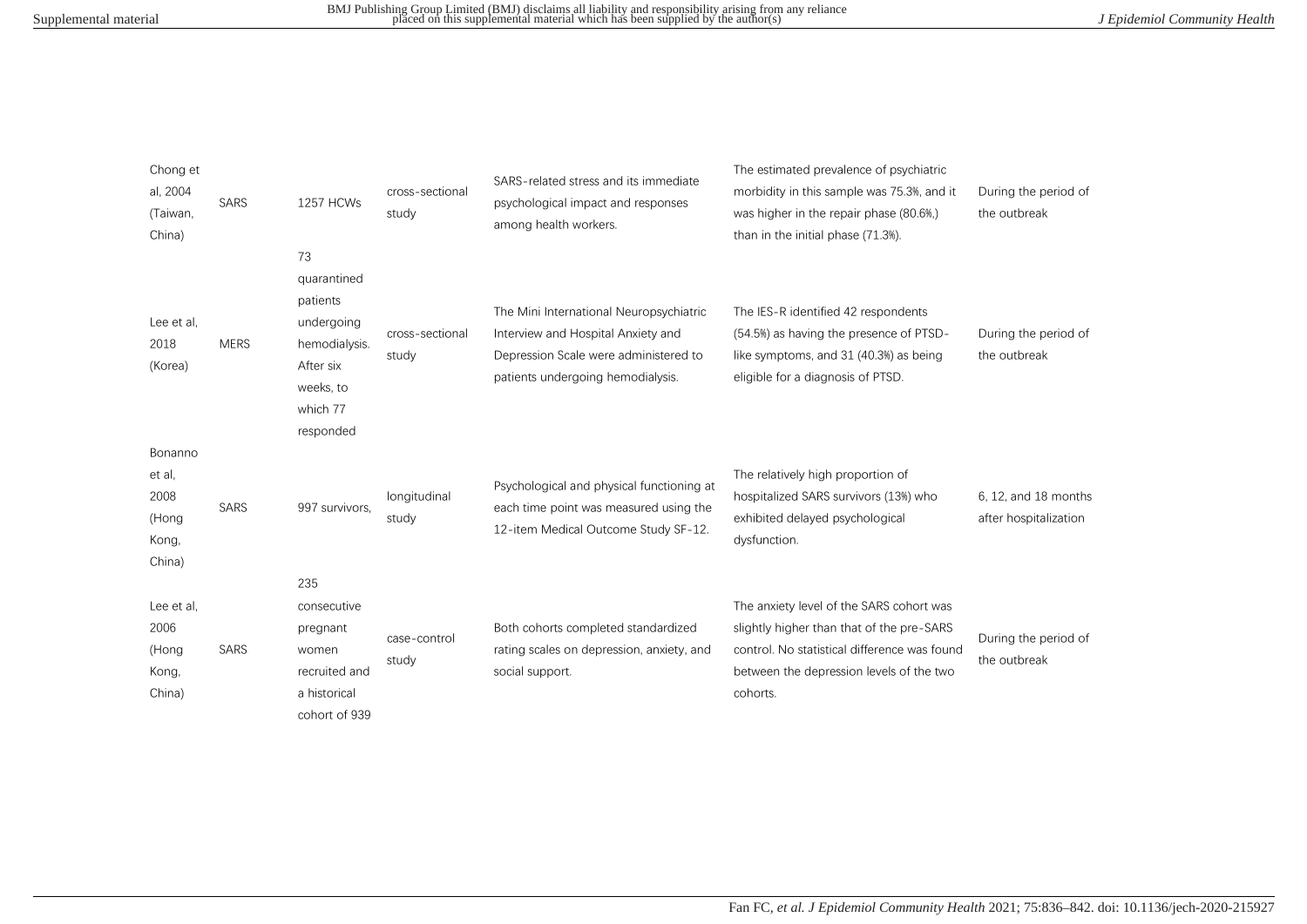|                                                |             | pregnant<br>women<br>recruited a<br>year before<br>the outbreak.    |                          |                                                                                                                                                                                                                                                        |                                                                                                                                                 |                                                |
|------------------------------------------------|-------------|---------------------------------------------------------------------|--------------------------|--------------------------------------------------------------------------------------------------------------------------------------------------------------------------------------------------------------------------------------------------------|-------------------------------------------------------------------------------------------------------------------------------------------------|------------------------------------------------|
| KO et al.<br>2006<br>(Taiwan,<br>China)        | <b>SARS</b> | A total of<br>1552<br>respondents                                   | cross-sectional<br>study | This study investigates the psychosocial<br>impact and the associated factors of<br>depression of the SARS epidemic in<br>Taiwan when the epidemic had just been<br>controlled.                                                                        | The prevalence of occurring depressive<br>symptoms experienced by all participants<br>during the previous week was 3.7%.                        | When the epidemic had<br>just been controlled. |
| Kwek et<br>al, 2006<br>(Singapor<br>e)         | <b>SARS</b> | survivors $(n=$<br>148)                                             | cross-sectional<br>study | Postal survey comprising Health-Related<br>Quality of Life (HRQoL) questionnaires<br>and anxiety and depression measures<br>was sent to them at 3 months' post<br>discharge.                                                                           | 41% had scores indicative of a<br>posttraumatic stress disorder (PTSD);<br>about 30% had likely anxiety and<br>depression.                      | 3 months' post<br>discharge                    |
| Hawryluc<br>k et al.<br>2004<br>(Canada)       | <b>SARS</b> | The survey<br>was<br>completed<br>by 129                            | cross-sectional<br>study | Psychological effects of quarantine on<br>persons.                                                                                                                                                                                                     | Symptoms of PTSD and depression were<br>observed in 28.9% and 31.2% of<br>respondents, respectively.                                            | During the period of<br>the outbreak           |
| Tam et al.<br>2004<br>(Hong<br>Kong,<br>China) | SARS        | Six hundred<br>and fifty-two<br>questionnaire<br>s were<br>returned | cross-sectional<br>study | The General Health Ouestionnaire was<br>used to identify psychological distress.<br>Sociodemographic and stress variables<br>were entered into a logistic regression<br>analysis to find out the variables<br>associated with psychological morbidity. | Sixty-eight per cent of participants<br>reported a high level of stress. About 57%<br>were found to have experienced<br>psychological distress. | During the period of<br>the outbreak           |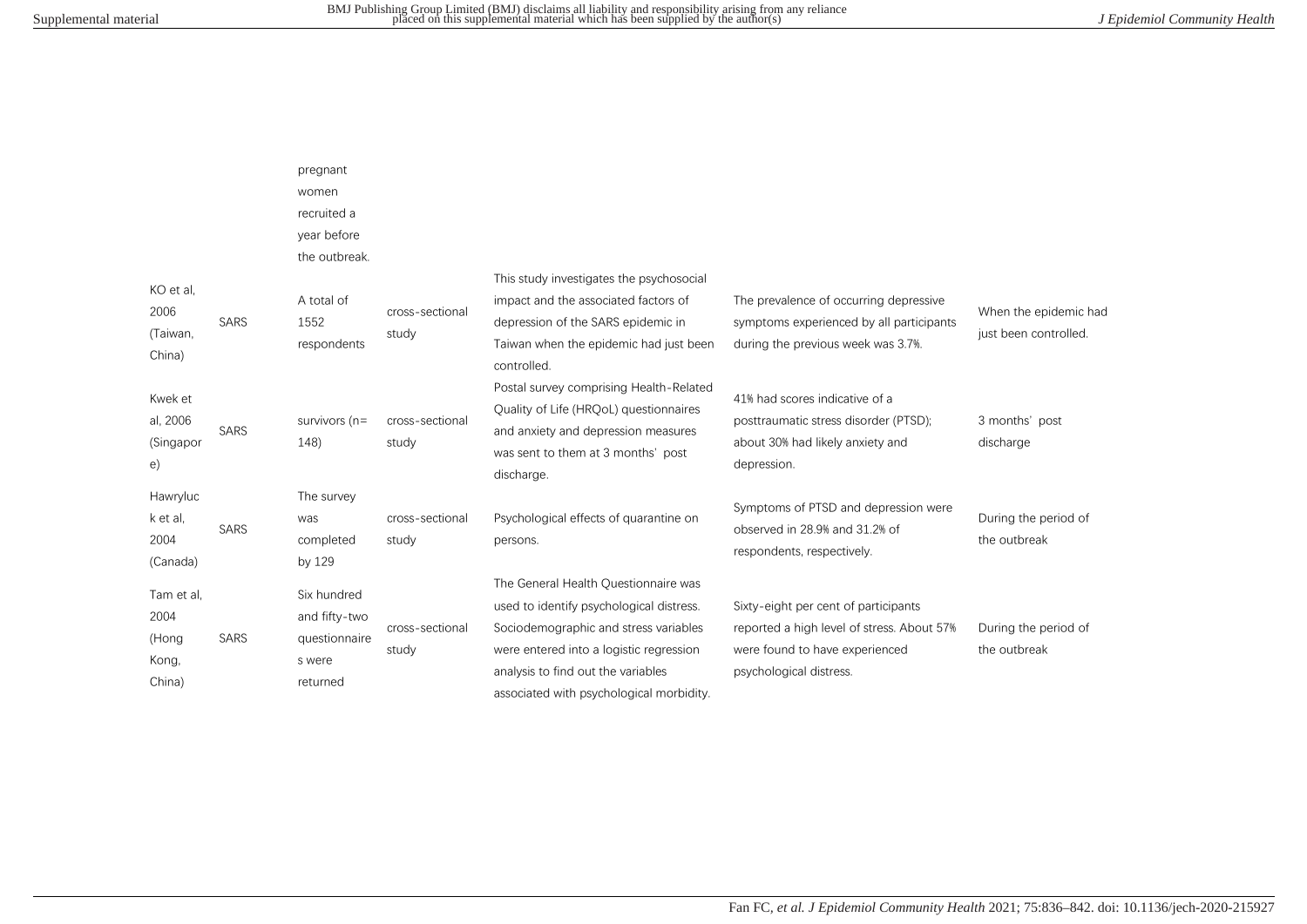| Lee et al.<br>2007<br>(Hong<br>Kong,<br>China) | <b>SARS</b> | Survivors<br>treated in 2<br>major<br>hospitals<br>(non-HCKs, n<br>$= 49$ ; HCKs, n<br>$= 30$ ).<br>Survivors<br>from the<br>same<br>hospitals<br>(non-HCWs,<br>$n = 63$<br>$HCWs, n =$ | follow-up study          | General Health Questionnaire (GHQ-12)<br>and measures of depression, anxiety, and<br>posttraumatic symptoms.                                                                     | Compared with control subjects (PSS-10<br>scores = 19.8 and 17.9, respectively; $P <$<br>0.01), and this persisted 1 year later (PSS-<br>10 scores = $19.9$ and 17.3, respectively; P <<br>0.01) without signs of decrease. In 2004,<br>SARS survivors also showed worrying<br>levels of depression, anxiety, and<br>posttraumatic symptoms. | 1 Year After the<br>Outbreak         |
|------------------------------------------------|-------------|-----------------------------------------------------------------------------------------------------------------------------------------------------------------------------------------|--------------------------|----------------------------------------------------------------------------------------------------------------------------------------------------------------------------------|----------------------------------------------------------------------------------------------------------------------------------------------------------------------------------------------------------------------------------------------------------------------------------------------------------------------------------------------|--------------------------------------|
| Lu et al,<br>2006<br>(Taiwan,<br>China)        | <b>SARS</b> | 33)<br>Participants<br>consisted of<br>135 HCWs                                                                                                                                         | cross-sectional<br>study | Mental symptoms on HCWs                                                                                                                                                          | 17.3% developed significant mental<br>symptoms, and 82.7% showed no obvious<br>symptoms.                                                                                                                                                                                                                                                     | During the period of<br>the outbreak |
| Lin et al,<br>2006<br>(Taiwan,<br>China)       | <b>SARS</b> | emergency<br>department<br>staff( $n=92$ )                                                                                                                                              | cross-sectional<br>study | To determine the influence of SARS on<br>the psychological status, including post-<br>traumatic stress disorder (PTSD)<br>symptoms, of the staff in the emergency<br>department. | 86 of 92 (93.5%) medical staff considered<br>the SARS outbreak to be a traumatic<br>experience.                                                                                                                                                                                                                                              | During the period of<br>the outbreak |